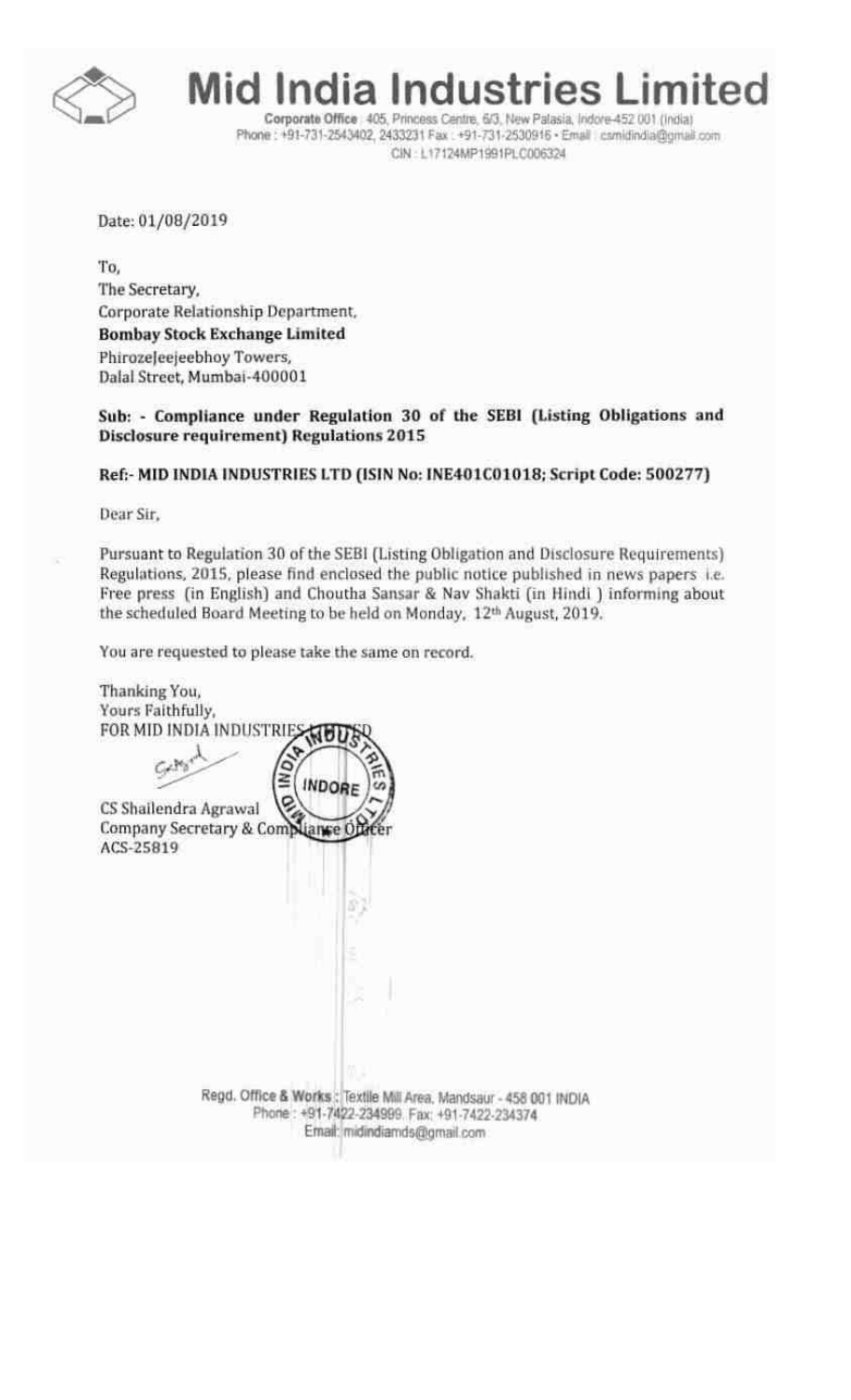**AGENCIES** Srinagar

Two militants including a self-styled 'commander' of Jaish-e-Mohammad, who was a co-conspirator in the February 14 Pulwama terror attack, were Tuesday killed in an encounter with security

forces in Jammu and Kashmir's Anantnag district, police said. "Fayaz Panzoo was killed along with his as-

sociate in an encounter based on a specific police input at Bijbehara in Anantnag district," a police official said. He added Panzoo alias

Fayaz Ahmad Thokar alias Hanzulla Bai was a "co-conspirator" of the Pulwama terror attack in which 40 CRPF personnel were killed by a militant who used a vehicle-borne improvised explosive device (IED) to trigger the deadly blast.

Panzoo was also in-

volved in the deadly at-

W/O AKSHAY DHALANI

Praveen Jain.

Place: Indore

low after marriage I changed my name t ARUNA DHALANI WIO AKSHAY **DHALANI**. From now and in future i will be known by my new name TARUNA DHALAN ADD:195, PALSIKAR COLONY INDORE(M.P

**Change** in Name

This is to inform you that Earlier my nam

05 TARUNA ANILKUMAR LALWAN

declare that Before My Name was Ankit Kumar Sisodiya. I have changed My Name as Ankit Kumar Sisodiya to Ankit Sisodiya. In future I will be known as New Name Ankit Sisodiya. Ankit Sisodiya Address: 381 Bajrang Nagar

**NAME CHANGE** 

Indore MP 452011

### **Change in Name NAME CHANGE**

I SOFIYA ALI KHAN have My old name Pravin Kumar Jair changed my name to SOFIYA ALI R/o 30-31, Flat No. 502, Mahant W/O SULTAN ALI and now Complex, Malahar Gani, Narth would be known as SOFIYA ALI Yashwant Ganj Indore (M.P.) W/O SULTAN ALI have changed my name my new SOFIYA ALI W/O SULTAN ALI name is now known and called ADD: - 333, AZAD NAGAR, INDIRA CHOWK, INDORE(M.P)

IN THE MATTERS OF COMPANIES ACT, 2013 AND IN THE MATTER OF (AMBAJHAR DEVELOPERS PRIVATE LIMITED) V/S REGISTER OF COMPANIES, GWALIOR

the matter of company Appeal No. 423/252(3)/NCLT/AHM/2018 regarding restoration of name of the company under section 252(3) of the companies Act, 2013. Notice is hereby given that the Hon'ble NCLT of Ahemdabad, Gujrat vide order dated 09-04-2019 passed in company Appeal No.423/252(3)/NCLT/ AHM/2018 directed for restoration of the above named company namely AMBAJHAR DEVELOPERS PRIVATE LIMITED in the Register of companies maintained by the office of register of companies, Gwalior (M.P.). As per the said order of the Hon'ble NCTL of Gujrat at Ahemdabad, the name of the said company is hereby restored as AMBAJHAR DEVELOPERS PRIVATE LIMITED in the register maintained by the office of Register of Companies, Gwallor(M.P). DATE 09/07/2019

> AMBAJHAR DEVELOPERS PRIVATE LIMITED (GOPAL DANGI) DIRECTOR DIN:03640762

# **Mid India Industries Limited**

Corporate Office : 405, Princes Centre, 6/3, New Palasia, Indore-1 Phone: 0731-2433231, 2543402, Fax: 0731-2530916 Registered Office: Textile Mil Area, Station Road, Mandsaur-1 (M.P.) Ph.: 07422-234999. Fax: 07422-234374 e-mail: camidindia@gmail.com website: www.midindiaindustries.com CIN: L17124MP1991PLC006324

# NOTICE

NOTICE is hereby given that pursuant to the Regulation 29 read with Regulation 47 of SEBI (Listing Obligations and Disclosure Requirements) Regulation 2015, the meeting of the Board of Directors of the Company will be held on Monday, 12th August, 2019 to consider and approve the Unaudited Financial Result for the Quarter Ended on 30th June, 2019 & Limited Review Report thereon along with other routine busin This intimation is also available on the website of the company www.midindiaindustries.com and also on the website of Stock Exchange at www.bseindia.com. For Mid India Industries Limited **Shallendra Agrawal** Date: 30.07.2019 Company Secretary (ACS-25819)

tack on CRPF personnel at Anantnag town on June 12 in which five CRPF men were killed and SHO Arshad Khan

**Change in Name** 

**ANKITA CHOORASIYA DIO SURESI** 

KUMAR CHOORASIYA Here by Declare

That I have changed My name as ANKITA

CHOURASIA DIO SURESH KUMAR

CHOURASIA so, from now and in future

COLONY, FASE-3, LIMBODI, INDOREALP)

**Change in Name** 

ny name was ABHISHEK. Now

changed my name to ABHISHEK

SONKAR From now and in future i will

be known by my new name ABHISHEK

नाम परिवर्तन की सूचना

सर्वसाधारण को सुबित किया जाता है कि विवाह

के पूर्व में मेरा नाम कुमारी तरता कटारिया (Lata Kataria) पिता श्रीचंद कटारिया था। विवाह के पश्चात मेरा नाम गरिमा वाधवानी (Garima

Wadhwani) पति कुमारचंद वाधवानी हो एया है । अतः भविषय में अब मुझे गरिमा

रामयानी (Garima Wadhwani) पति

क्रमारचंद वाघवाली के नाम से जाना व पहचाना

जावे एवं शासकीय, अशासकीय कार्यालयों में

गरिमा वाधवानी (Garima Wadhwani)

43, देजर टाउनशीप, बिजलपुर, इन्दीर

गेरे पक्षकार भी अल्लंद मंगल विवा भी जमदिश खंद मंगल.

नेवासी - 508, बुद्रा मोपाल मारी, नीमव द्वारा दी गई

सचना

अंकित करवाया जावेगा।

जाहर

DIO SURESH KUMAR CHOURASIA Add 61/101, SHRI KRISHNA AVENUE

This is to inform you that Earlist

ADD: 5/7, MURAI MOHALLA

CHHAWANI, INDOREM.P)

ANKITA CHOURASIA

will be known by my new name.

was seriously injured and later succumbed to injuries, the official said.

**SONKAR** 

# **48-hr Orange...**

These activities are likely to continue till August 2 and would be accompanied by local flooding in parts of Madhya Pradesh, said Met department.

One after the other Low-Pressure Areas are likely to be formed keeping the Monsoon rains active over these states in coming day, said the department official. The good amounts of rainfall have helped West Madhya Pradesh to become surplus with rains. Weatherman expects rainfall amounts to become surplus in East Madhya Pradesh as well considering the chances of good showers



# in the coming days. **Triple talaq ...**

The ruling NDA has 107 members in the 242-member Rajya Sabha. The same strategy had helped the government push through the contentious amendment to the Right To Information (RTI) Act last week despite lacking numbers in the Upper House. The NDA was also strengthened by absentees in the opposition ranks. Oscar Fernandes and four other Congress MPs as also NCP leaders Sharad Pawar and Praful Patel were absent. Two Samajwadi Party MPs, Ram Jethmalani of the RJD, two Trinamool Congress MPs and one member of the Telugu Desam Party (TDP) were also not present. Replying to a four-and-half-hour debate on the Bill, Law Minister Ravi Shankar Prasad cited jail provisions in the legislations that ban dowry and multiple marriages by Hindu men to justify the threeyear jail term for Muslim men practices triple talaq.

# **State to create bank of Nazul land...**

The state government has already has asked Land Reforms Commission to organise government land. He said that SDMs could be designated as Nazul Officer too. Divisional Commissioner Akash Tripathi vouched for proper record keeping of nazul land and said that suggestions were received from all nazul officers. He also said that there was a need to make clear laws in relation to neutral land. Collector Lokesh Kumar Jatav said that allotment of nazul land was done at concessional rates. Charitable Trust or NGO were given nazul land in the district. The updation of nazul land record was underway in the district.

On this occasion RK Singh senior adviser to the Commission and Ashok Gupta Member secretary of the Commission were also present.

# **COFFEE KING BREWS...**

A local fisherman reportedly saw a man jumping into the river around the same time that Siddhartha went missing. He told the police that the man struggled for about five minutes and then drowned.

A massive search operation was launched on Tuesday morning with the help of ace divers of the Indian Navy, helicopters, NDRF teams, local divers and the police.

The search operation will go on till late night, according to Sandeep Patil, Mangaluru Police Commissioner.

New Delhi: The Congress on Tuesday expelled 14 legislators, disqualified by former Karnataka Speaker KR Ramesh, for anti-party activities. In a press communique, the party said the All India Congress Committee (AICC) had approved the proposal from the Karnataka Pradesh Congress Committee seeking expulsion of these MLAs from the party.

Local fishermen told FPJ on phone that since the river is in a spate and has very strong undercurrents, the possibility of finding any body is remote. In all probability it may have been swept away into the Arabian Sea. According Siddhartha's call records, he had last talked to CFO Javed Parvez and Chidambar, another senior CCD official. They were his childhood friends. He reportedly discussed some financial matters. The two are now being questioned by the police.

### **AGENCIES Srinagar**

FREE PRESS www.freepressjournal.in

There are two crucial points: The last live signal from Siddhartha's phone was from the Netravathi river, according to tower records. Secondly, after alighting from the car, he had talked to one more person before his phone went dead.

This prompted senior Congress leader D K Shivakumar to say that the disappearance of Siddhartha was "utterly fishy" and sought an investigation into it. The former Karnataka minister said the letter purportedly written by Siddhartha, "which is circulating", is dated July 27 (Saturday) and he received a call from the son-in-law of former Karnataka chief minister and BJP leader S M Krishna on Sunday asking if they could meet.

# **Robbers strike at trader's...**

Hearing commotion, Balram woke up. After coming out of the room, he saw two unidentified people. Before he could raise an alarm, the duo started thrashing him. Meanwhile, three more members of the gang arrived on the scene and attacked him with an iron rod.

Balram told the police that as he raised an alarm, Purushottam and other family members too came out of their rooms. One of the miscreants attacked Purushottam too. Balram received serious injuries in his left hand and is undergoing treatment in city hospital.

After holding the family members captive, thieves fled with Rs 1.5 to Rs

**52 corporators of NCP along with supporters join BJP during a programme in Navi Mumbai on Tuesday** PTI

2Lakh in cash and valuables worth Rs 20L.

mended appoint ment of 16<br>additional permanent permanent judges to the Allahabad High Court and deferred the recommendation of four additional judges. The three-member col-

Purushottam told Free Press that robbers, five in number, took away a 39 year-old diamond set. Later, the family informed Kshipra police station about the incident. Purushottam claimed that there was no police patrolling in the area in the night.

# **No takers for 32% seats in Indore...**

Dindori has recorded highest admission against RTE seats. Only 32 seats are lying vacant with the district recording 96% enrolment. Annupur district too recorded 96% enrolment with no takers for only 42 seats. State has recorded 86% enrolment under RTE, with no district recording 100% enrolment.

Indore District programme coordinator (DPC) Akshay Singh Rathore said, "Not allotted a quality school of their choice is a major reason behind people not registering admission despite going through the process of allotment and subsequent selection in the lottery system."

The same reason was discussed in meeting on suggestions for Education Policy 2019 chaired by Joint Director of School Education Department, Indore, Manish Verma.

"Several private schools are running only to procure grants through RTE. These schools lack quality education and infrastructure," he said. In its suggestion for education policy, the department has already suggested a modification in RTE to ensure that seats under the Act are reserved only in renowned and quality schools.



**10 NATION**

# **Congress expels 14 Karnataka rebel legislators**

WEDNESDAY | JULY 31, 2019 | INDORE

With the deployment of additional forces fueling fears that it could be part of a plan to abrogate Article 35A, J&K Governor Satya Pal Malik on Tuesday asked people not to heed rumours regarding the state's special status.

Seeking to put to rest speculations about a possible "major development" in Jammu and Kashmir, Malik said on Tuesday that "everything is fine, everything is normal" and rejected as "invalid" government orders that had generated panic in recent days.

A series of government orders, including the one which spoke of prolonged law and order situation, had generated widespread speculation that the Centre was planning to abrogate Article 35-A of the Consti-

tution, which provides exclusive rights to immoveable property and government jobs only to natives of Jammu and Kashmir.

Political parties in the state had reacted strongly to such a possibility, warning of dire consequences. Dismissing the speculation,



social media)".

ration due to a possible law and order situation in the wake of alteration in the special status of the state.

The replies from the governor seek to put to rest a week's uncertainty that had been dogging the valley especially after Centre had rushed 100 companies (10,000 security personnel) to the state.

valid order nahi hai jo dikhayi diya gaya hai (There are no valid orders that are in circulation on The governor was replying to questions about the orders floating on social media regarding storage of The distance between Lal Chowk and Raj Bhavan is 10 kilometres. "Many rumours float here on daily basis but please do not pay any heed to that. Everything is fine, everything is normal," he said on the sidelines of a function at SKICC where he was addressing principals of Navodaya Vidyalaya.

"Kashmir is a place where if someone sneezes in Lal Chowk, the same incident is projected as a bomb blast at Raj Bhavan," the governor said.

# Everything is normal, don't pay heed to rumours: J&K Governor

Pulwama co-conspirator

killed in J&K encounter

# **INS Betwa accident case Navy begins court martial against 3 officers**

### **AGENCIES** New Delhi

The Indian Navy has started general court martial procedure against three senior Navy officials after they were found guilty of dereliction of duties by a high-level inquiry into an accident involving frontline warship INS Betwa in

2016. Official sources said the views of consultee colcourt martial procedures against two commanders and a captain began in Mumbai on July 26 after they contested the findings of the board of inquiry which probed the "rare accident".

# **AGENCIES** New Delhi The Supreme Court collegium on Tuesday recom-

Two sailors were killed when the Brahmaputraclass guided missile frigate capsized during undocking at the Naval Dockyard in Mumbai on December 5, 2016. The then captain of INS Betwa is among the and N V Ramana, said there were certain unconfirmed inputs touching upon conduct/behaviour of some of the recommendees. "In our view, the same de-

three officials facing the general court martial. not find any substance therein," the collegium

leagues (top court judges), the report of Judgement Evaluation Committee, views of the state govern-

Department of Justice.

legium headed by Chief Justice Ranjan Gogoi said that it has considered the Saral Srivastava, Jahangir Jamshed Munir, Rajiv Gupta, Siddharth, Ajit Kumar, Rajnish Kumar, Abdul Moin, Dinesh Kumar Singh, Rajeev Misra, Vivek Kumar Singh, Chandra Dhari Singh and Ajay

### said about such certain unconfirmed inputs.

ment and observation of Bhanot. The four whose names were deferred are: Justices Rahul Chaturvedi, Irshad Ali, Neeraj Tiwari and Virendra Kumar-II.

The names of the 16 Permanent Judges are: Justices Rajiv Joshi, Salil Kumar Rai, Jayant Banerji, Rajesh Singh Chauhan,

The collegium, also comprising Justices S A Bobde The collegium, clarified that their proposals for appointment as permanent judges would be taken up for consideration on receipt of certain additional information from the Chief Justice of the Allahabad High Court. The Allahabad High Court collegium had on

serve to be ignored as we do February 18 recommended 19 names of additional judges for the appointment.

# SC collegium recommends appointment of 16 permanent judges in Allahabad HC

**AGENCIES** New Delhi

Rajya Sabha member Sanjay Singh resigned from the Congress along with his wife Ameeta on Tuesday, claiming that they cannot remain in a party suffering from lack

Wednesday.

was elected to the Rajya Sabha from Assam, also gave up his seat in the upper house. Sources said chairman M Venkaiah Naidu has accepted his hollowed out, and there is no clarity on anything," a report quoted Singh, who belongs to the Amethi royal family, as saying.

resignation. "I have left the Congress because it now suffers from utter lack of communication. The leadership is The politician, who was elected to the Lok Sabha on a BJP ticket in the 1990s, is believed to wield a lot of clout in Amethi.

of communication and clarity. They are expected to join the BJP on **Sanjay Sinh with his wife Ameeta Sinh at his residence in New Delhi on**

The politician, who **Tuesday** PTI

However, the constituency - which was believed to be a stronghold of the Congress until recently went to the BJP's Smriti Irani in the Lok Sabha elections. The electoral upset came as a big blow to Congress chief Rahul Gandhi, and many term his performance in Amethi as one of the major reasons for his decision to quit the post. The politician said that Prime Minister Narendra Modi's vision of "Sabka Saath, Sabka Vishwas" has convinced him to join the BJP. "He is walk-

ing the talk, and that's why the whole country is with him. The Congress, on the other hand, is living in the past and unaware of the future," he claimed.

Printed and Published by PRAVIN NAGAR, for the Proprietors, Compac Printers Pvt. Ltd. at Free Press House, 3/54, Press Complex, Agra-Mumbai Road, Indore-452 008. ■ Editor: Arshit Gautam Phones:- 2555111-2, FAX: 2558555. E Opp. Ravindra Bhawan, Bhopal, Phone: 0755-2660570/71/ 79 Fax: 0755-4271345 E-Mail news.freepress@gmail.com Ujjain:- 2550385. Ratlam:- 234567. Dewas:- 221373. Mumbai, Ph:- 22874566. FAX: 22874688. New Delhi, Ph:- 23718853.



if your It the 40 monety in your पिता भी भीवंद करितक, निवार्यी – फर्केट क्रे. १०५, र-ब्लॉक होरितो अधिस ग्रीन, स्पेस पार्क के सामने, इंग्रीन हास एक अनुबंध निष्क्षेत्रित किया गया था। जिसके अनुसार भी खजीद तेरितत द्वारा मेरे पत्रतार से खाँसे १० लाख जाकिस्पत जाराह्मकरता के चलते प्राप्त किये गए भे और जिलके कदले गेरे का समीपन में भी रही है। जो कि प्राप्त के लिए मानव अधिकास के माधन ने, 170, नहीं कुछ बनायेगें, बाग खजगना, ईचीर के निर्दे का भाग राजाता हेतु प्राप्त गणि के पेटे गैरवी वर्तान दिवा गया था। जिस पर आज दिनांक को भी मेरे प्राच्यार का आर्थियाथ होने के साथ ही निक्षित क्रित है। श्री सतील क्षेत्रीकि द्वारा अनुबंध कि शर्ता को उल्लेखन करते हेतु<br>मेरे पक्षकार कि जानकारी के बिना उक्त मकान का अन्यत सीया किया जा गए है। अंतिर कोई भी साबित या मंगबा उज्ज संघतित के सम्बन्ध में किसी भी प्रकार से कोई संग्रहशाल न करें। मेरे पस कार के साथ भी राजीव कोशिक द्वारा किया गया अनुसंध अपन दिनांक को भी सक्रिय एवं केंद्र है. के विपरीत जवान किया गया प्राचेक अनुबंध तिथि की दृष्टि से माना नहीं<br>है एवं मेरे पक्षकार के अधिकारों के विसद इस्तेमाल नहीं किया<br>जा सकता एवं सात रहे कि उससे होने कभी सन्दूष्ट क्रमि के जवाबदारी ऐसे आतित की स्थयं की रहेगी तथा ऐसा संस्कारण किसी भी तरह से मेरे पश्चकार के प्रति बाधा नहीं होगा। अजय कुमार मिमरोट (अधिवक्ता)

# 12, राम आई जी नंदानगर, इन्दौर मॉ. 9300717171 **PUBLIC NOTICE**

वायोल्यः हीकेएन. 221, नवीन नं. 74. विजय नगरं. इंदौर

This is to inform to the public in genera that the House of the ownership and possession of Mrs. Meena W/a. Mr. Yashwant Pal which is situated at Plot No. 65, Row-House C-2, Rajat Jayanti Complex, Scheme No. 54, Sector - 1 Type-C-2, Indore (M.P.) Plot Area 76.13 Sq.mtr. the aforesaid house having mortgaged by our company - L.I.C Housing Finance Limited, 9/1-A. U.V House, Second Floor, South Tukoganj Indore (M.P.) the loan is being given chain document Original Regd. Lease Deed Cum Sale Deed No. 1A/5432 date 03.12.2012 in favour of Mr. D.R. Verma S/o. Mr. Hajariram Verma have been lost/misplaced and the owner of said property altready given written information to related Police Station, any where, on the basis of which there is not to be dealt any loan, burden, ancumbrance title or right, purchase-sale, agreement a any kind of any transaction by any person society, bank or any other body. If it is done so intimated before 7 days then that would not be binding upon our company and the house owner. Please note

Akhilesh Mishra, Advocate 45-47/A, Bhawanipur Colony, Amapuma<br>Raod, Indone, Mob. 982E3 05177

# **REVISED PUBLIC NOTICE** DATE: 30/07/201

It is notified for the information Public at large that my client J.M.C. Projects India Limited, having its registered office at Kalptaru, Synergy, Santacruz, Mumbai- 400055, site office House No. - 51, Maa Laxmi township, Bistan Road Khargone (M.P.)- 450001 has came into Sale - Purchase Agreement with the Harishankar, Shailendra S/o Bondarial, Maiti, Vijya D/o Bondarial, Umashankar, Tilokchand S/o Babulal, Ajudhyabai Wd/o Bondarlal, Rajendra, Davendra, Ashok S/o Gourishankar, Mamtabai D/o Gourishankar, All cost Brahmin, Kadwa 5/o Ramlal, Cost-Gojar, All R/o's - Village Dalyakhedi, Tehsil Sanawad, Distt. Khargone. The land owner of 0.809 Hectare Irrigated Agricultural Land Situated village - Dabhad, P.H.No. 19, Tehsii- Sanawad, Distt, Khargone Part of which 0.063 Hectare construction of B.P.T. (Tank) under Amba-Rodiya Micro Lift Irrigation scheme of Narmada Valley Development Authority. FOUR BOUNDARIES - Irrigated Agriculture land having Survey No. 69, Village Dabhad with area 0.809 hectare, total Agriculture land revenue Rs. Nill paise part of which 0.063 hectare having its four boundaries as remaining part of the said land bearing khasra No. 69 in east, Remaining part of the said land bearing khasra No. 69 in west, remaining part of the said land bearing khasra No. 69 is North and Remaining part of the said land bearing khasra No. 69 in south. and Survey No. 67, Area 2.910 hectare, Survey No. 68, Area 3.719 hectare & Survey No. 69, Area 0.809 hectare, total Survey No. 3, total area 7.438 hectare, Irrigated Agricultural land Situated at Village - Dabhad, P.H.N. 19, Tehsil Sanawad, District - Khargone part of which 0.199 hectare for Construction of Approach Road to the B.P.T. (Tank) under Amba-Rodiya Micro Lift Irrigation scheme of Narmada Valley Development Authority

FOUR BOUNDARIES OF PURCHASE LAND OUT OF KHASRA NO. 67- as land bearing Khasra No. 68 in east, land bearing Khasra No. 64 in west, Remaining part of the said land bearing Khasra No. 67 in North and Remaining part of the said land bearing Khasra No. 67 in south

FOUR BOUNDARIES OF PURCHASE LAND OUT OF KHASRA NO. 68- Land bearing Khasra no. 69 in east, land bearing Khasra No. 67 in west, Remaining part of the said land bearing khasra No. 68 in North and Remaining part of the said land bearing khasra no. 68 in south

FOUR BOUNDARIES OF PURCHASE LAND OUT OF KHASRA NO. 69 - Remaining part of the said land bearing Khasra No. 69 in east, land bearing Khasra no. 68 n west, Remaining part of the said land bearing khasara No. 69 in North and Remaining part of the said land bearing Khasara No. 69 in south

For the above contract if any person/institution/ Financial / Bank or other have any objection they can submit their objection within the next 15 days of publication of public notice with relevant document's on the below mentioned address. The company will not liable to address any objection beyond this period and sale deed will be executed.

Akhilesh Joshi (Advocate) Back Shiv Temple, 9-Kunda Nagar, Bistan Road, Khargone Mobile : 98272-57717

|                     | कार्यालय नगर परिषद मक्सी जिला शाजापुर म.प्र.                                               |
|---------------------|--------------------------------------------------------------------------------------------|
| क्रमांक 946/2019-20 | दिनांक 26.07.2019                                                                          |
|                     | निविदा आमंत्रण सूचना                                                                       |
|                     | निम्नलिखित कार्य हेतु ऑनलाईन (Online) निविदाएं आर्मोत्रत को जाती हैं। कार्य का विस्तृत विव |
|                     | वेबसाइट https://www.mpetendrs.gov.in पर देखा जा सकता है। कार्यों को जानकारी निम्नानुसार 1  |
|                     |                                                                                            |

| क्र.                    | ऑनलाइन<br>टेण्डर नं. | कार्य का नाम                                                                                                                                                                                                                                                                                                                                                                           | ठेके को अनुमानित<br>राशि लाख में | जमानत<br>राशि | निविदा फार्म<br>का मृत्य                     | कार्य की<br>निर्धारित अवधि |
|-------------------------|----------------------|----------------------------------------------------------------------------------------------------------------------------------------------------------------------------------------------------------------------------------------------------------------------------------------------------------------------------------------------------------------------------------------|----------------------------------|---------------|----------------------------------------------|----------------------------|
| $\mathbf{1}$            | 2019 UAD<br>41336    | वार्ड 13 एबी रोड फुलमिंह लोधी 427393<br>को दुकान से लोधी धर्मशाला का<br>उत्तरीय भाग तक नाली निर्माण                                                                                                                                                                                                                                                                                    |                                  | 4275          | 2000                                         | 03 माह तक                  |
| $\overline{\mathbf{2}}$ | 41333                | 2019 UAD वार्ड 04 बस स्टेण्ड पुलिस चौकी 787163<br>से सुनील भावसार पान की दुकान<br>तक नाली निर्माण                                                                                                                                                                                                                                                                                      |                                  | 7875          | 2000                                         | 03 माह तक                  |
| з                       | 41328                | 2019 UAD वार्ट 04 में नाली निर्माण शिक्षक<br>कॉलोनी में                                                                                                                                                                                                                                                                                                                                | 667440                           | 6675          | 2000                                         | 03 माह तक                  |
| 4                       | 41343                | 2019 UAD वार्ड 14 में गडरोली की समस्त<br>गलियों में सीसी रोड व नाली<br>निर्माण                                                                                                                                                                                                                                                                                                         | 7492808                          | 56196         | 2000                                         | 03 माह तक                  |
|                         |                      |                                                                                                                                                                                                                                                                                                                                                                                        |                                  |               |                                              |                            |
|                         |                      | उपरोक्त वेबसाईट पर ऑनलाईन भुगतान का निविदा प्रपत्र (टेण्डर डाक्यूमेंट) वेबसाईट<br>https://www.mpetendrs.gov.in के माध्यम से क्रय किया जाएगा। निविदा प्रपत्र ऑनलाइन क्रय करने को<br>दिनांक 26.07.2019 (समय) 15.30 से दिनांक 19.08.2019 (समय) 15.30 तक निर्धारित है। विस्तृत निबिद्य<br>आमंत्रण सूचना एवं अन्य जानकारी उपरोक्त वेबसाईट पर देखी जा सकती है। निविदा में संशोधन यदि होता है |                                  |               |                                              |                            |
|                         |                      | तो वह पोर्टल पर जारी किया जावेगा। समाचार पत्र में नहीं।<br>( श्री राजेन्द्र सिंह पटेल )                                                                                                                                                                                                                                                                                                |                                  |               | (श्री राजेन्द्र सिंह वर्मा)                  |                            |
|                         |                      | 胡椒碱<br>नगर परिषद, मक्सी                                                                                                                                                                                                                                                                                                                                                                |                                  |               | मुख्य नगर पालिका अधिकारी<br>नगर परिषद, मक्सी |                            |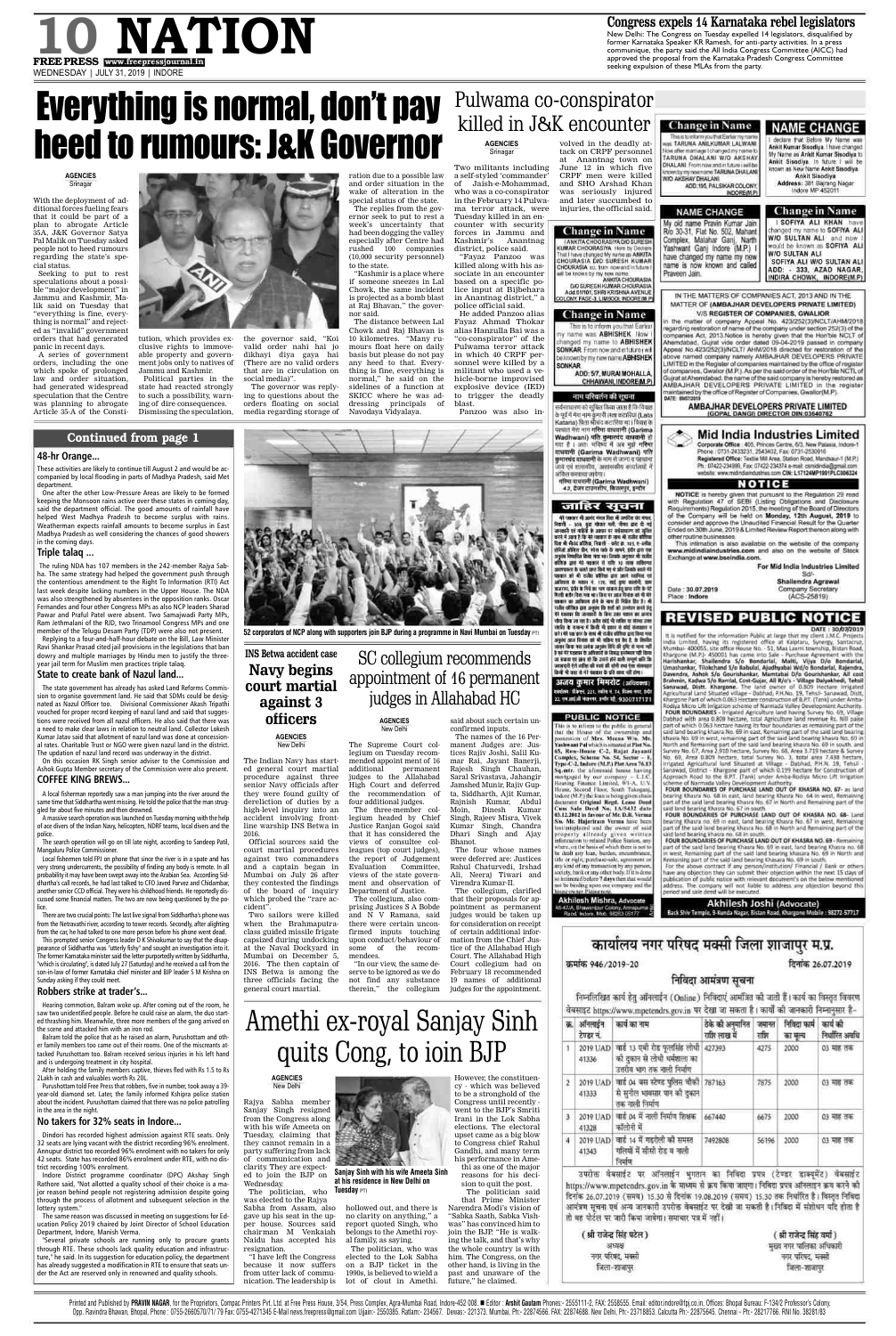



[Pursuant to Rule 30 the Companies (Incorporation) Rules, 2014] Before the Central Government (Regional Director) South East Region In the matter of the Companies Act, 2013, Section 13(4) of Companies Act, 2013

In the matter of OMO PROPERTIES PRIVATE LIMITED aving its registered office at Temple Terace 55, Forjett Street Mumbai 400036 Petitioner

Notice Notice is hereby given to the General Public that the Company proposes to make application to the Central Government (Regional Director) under Section 13 of the Companies Act, 2013 seeking confirmation of alteration of the Memorandum of Association of the Company in terms of the special resolution passed at the Extraordinary General Meeting held on 29th July, 2019 to enable the Company to change its Registered office from 'State of Maharashtra' to

Any person whose interest is likely to be affected by the proposed change of the registered office of the Company may deliver either on the MCA 21 Portal (www.mca.gov.in) by filing investor complaint form or cause to be delivered or send by registered post of his/her objections supported by an affidavit stating the nature of his/her interest and grounds of opposition to the Regional Director, Ministry of Corporate Affairs, Everest, 5th Floor, 100, Marine Drive, Mumbai 400002 within Fourteen days from the date of publication of this notice with a copy to the applicant Company at its registered office at the address

For and on behalf of the Applicant<br>OMO PROPERTIES PRIVATE LIMITE **ARVIND TOSHNIWAL** Director<br>DIN: 00142434 Q

Sd/-

**Nashik Municipal Corporation, Nashik Public Health Engineering Department (Sewerage)** Rajiv Gandhi Bhavan, Sharanpur Road, Nashik - 422 002. Tel:- (0253) 2579119/2575631/2575632 Fax. 2577936 E-Tenders are invited for & on behalf of NMC from registered bidders in India

# **Navi Mumbai Municipal Corporation**

# **Zone-2 Department**

# Tender Notice No. NMMC/EE(KK/TBR)/Zone-2/14/2019-20

| Sr.<br>٧o.      | <b>Name of Work</b>                                                                                                                                                                              | <b>Estimated Cost</b><br>(Rs.) |
|-----------------|--------------------------------------------------------------------------------------------------------------------------------------------------------------------------------------------------|--------------------------------|
| $\mathbf{1}$    | Improvement of heavy duty Gutter near Shravan kunj at sector-4A in ward No. 46 in Koparkhairane. (6090)                                                                                          | 4,02,781/-                     |
| $\overline{2}$  | Improvement of Rcc gutter infront Swaraj Darshan society plot No. 93 in sec. 14 ward No. 52 in Koparkhairane. (59718)                                                                            | 4, 16, 346/-                   |
| 3               | Making Improvement by Repair to Foot Bridge near Nalla at Sector 14 Ward No. 52 in Koparkhairane. (59928)                                                                                        | 3,22,598/-                     |
| $\overline{4}$  | Improvement of RCC gutter in front of chandralok society in sec. 10 ward No. 49 in Koparkhairane. (59713)                                                                                        | $4,25,311/-$                   |
| 5               | Improvement of S.W. drain from damodar mhatre to harichandra patil house sec 19 ward No. 40 Koparkhairane ward.<br>(60203)                                                                       | 3,48,078/-                     |
| 6               | Improvement of Compound Wall From Suyash Co-op. Soc. Pocket A to Pocket B at Sector 10 in ward No. 49<br>Koparkhairane. (60042)                                                                  | 4,23,789/-                     |
| $\overline{7}$  | Improvement of footpath by fixing covers from plot No. 64 to 65A at Sec-20, Ward No. 39, Koparkhairane ward. (59744)                                                                             | 4,09,107/-                     |
| 8               | Improvement of Gutter near Dilip Dalvi to Hari Dalvi house in Donkode gaon in ward No. 50 at Koparkhairane ward.<br>(59626)                                                                      | 3,81,828/-                     |
| 9               | Improvement of footpath from ekvira aai dham to vaman smruti, suresh patil home to radhakishan, near durga mata<br>mandir at Koparkhairane gaon Sec-19, Ward No. 40, Koparkhairane ward. (59754) | $3,77,491/-$                   |
| 10 <sup>°</sup> | Improvement of gutter near Mangesh Bhagat house in bonkode gaon in Ward No 50, Koparkhairane ward. (60037)                                                                                       | 4,00,976/-                     |
| 11              | Beautification of open space in front of plot No. 66 & 80 at sector 14 in ward No. 52 in Koparkhairane. (60044)                                                                                  | $3,78,381/-$                   |
| 12              | Improvement of pathway near krishna apt plot No. 01 sect 12A in ward No. 51 at Koparkhairane ward. (60041)                                                                                       | $3,02,001/-$                   |
| 13              | Improvement of culverts near govind jewelers in sector-15 & room No. 360, 338, 295, 319 at sector-7 in ward No. 44 in<br>Koparkhairane. (59937)                                                  | 4,07,052/-                     |
| 14              | Improvement of Gutter near Parshuram Mehar house in bonkode gaon in ward No. 50 at Koparkhairane ward. (59628)                                                                                   | $3,94,722/-$                   |
| 15              | Improvement of culverts near room No. 699, 697, 648, 605 at sector-15 in ward No. 44 in Koparkhairane. (59938)                                                                                   | 4,09,215/-                     |
| 16              | Repairs of fountain in shantidoot mahavir garden in ward No. 42 in Koparkhairane. (60165)                                                                                                        | 3,95,992/-                     |
| 17              | Providing & making theme painting in classrooms in NMMC school No. 37 in ward No. 47 in Koparkhairane. (60163)                                                                                   | 3,59,123/                      |
| 18              | Repairing of 1st Floor Toilets & other Minor Repairs of Marathi School in Ward No. 46, Sector 5, Koparkhairane, Navi<br>Mumbai. (60214)                                                          | 4,06,022/-                     |
| 19              | Improvement of Gutter & footpath infront of MCH in ward No. 42 in Koparkhairane. (60166)                                                                                                         | 4,09,556/-                     |
| 20              | Improvement of heavy duty Gutter near Shri Medical to room No. 26 in sector-15 in ward No. 44 in Koparkhairane.<br>(59941)                                                                       | 4,06,407/-                     |
| 21              | Improvement of Gutter & footpath in front of shetkari samaj hall in ward No. 46 in Koparkhairane. (60091)                                                                                        | 4,09,912/-                     |
| 22              | Providing & fixing RCC covers at ward No. 44 in Koparkhairane ward. (59942)                                                                                                                      | $3,51,647/-$                   |
| 23              | Improvement of Heavy duty drain near plot No. 11 to 19 at sec-6, Ward No. 45, Koparkhairane ward. (60176)                                                                                        | 4,02,430/-                     |
| 24              | Improvement of culverts near room No. 932,965, 356, 204, 947 at sector-4A in ward No. 46 in Koparkhairane. (60167)                                                                               | 4, 13, 262/-                   |
| 25              | Improvement of footpath by fixing covers from Savera Apt. to spice hotel at Sec- 3, Ward No. 45, Kopar Khairane ward.<br>(59981)                                                                 | 4,09,107/-                     |
| 26              | Improvement of Heavy duty drain near plot No. 200 at sec-19C, Ward No. 40, Koparkhairane ward. (59758)                                                                                           | 4,00,372/-                     |
| 27              | Providing & fixing Ms Grill to footpath from namdeo smruti to searock plaza At Sec-19, Ward No. 39, Koperkhairane<br>ward. (59743)                                                               | 4,05,840/-                     |
| 28              | Providing & fixing Ms Grill to footpath from plot no 85 to 93 At Sec-1, Ward No. 37, Koperkhairane ward. (59975)                                                                                 | 4,05,840/-                     |
| 29              | Improvement of Heavy duty drain near plot No. 127 to 128 at sec-1A, Ward No. 37, Koparkhairane ward. (59980)                                                                                     | 4,00,382/-                     |
| 30              | Providing & fixing Chain link Fencing near shantidut mahavir udyan in ward No. 42 in Koparkhairane. (59998)                                                                                      | 4,07,712/-                     |
| 31              | Development children playing area at sector 22 garden in ward No. 42 in Koparkhairane. (60164)                                                                                                   | $3,77,652/-$                   |
| 32              | Repairs and improvement of footpath of Gami Vivan building in ward No. 47 in Koparkhairane. (60124)                                                                                              | $3,50,545/-$                   |
| 33              | Improvement of Drain from Ankush Parte to Nilesh Thakur House at Pawne gaon in ward No. 48 at Koperkhairane.<br>(60051)                                                                          | 4, 17, 200/-                   |
| 34              | Improvement of Drain near Shivaji Jadhav and Phadtare at Ashtavinayak Chawl in pawne gaon in ward No. 48 at<br>Koperkhairane. (60052)                                                            | 4, 11, 217/                    |
| 35              | Improvement of Gutter near mangal aashish soc plot No. 52 at sect 12B in ward No. 51 at Koparkhairane ward. (60013)                                                                              | $4, 15, 197/$ -                |
| 36              | Improvement of Gutter near elite apt in khairne gaon in ward No. 55 at Koparkhairane ward. (59712)                                                                                               | 4, 16, 393/-                   |
|                 | 27 Improvement of boow duty Cuttor near Seiram sobvoditi escripty at plat No. 48/40, sector 4 in word No. 46 in                                                                                  | 2.60.6021                      |

# 10

10,000/-. Earnest money in (<) ₹3,28,100/-. Penad of work completion: 18 Eighteen) months

of india for the under mentioned work.

1. e-Trinder No.: ECR-CAD-C-S-E-TEN-14-19-20. Name of work : Supply of portion &

supervision for welding of 52 Kg/60 Kg. 90 UTS rail joints by SKV process in connection

2. e-Tender No.: ECR-CAO-C-S-E-TEN-18-19-20. Name of work Track linking, supply of ballast, transportation of P.way materials and other associated work from Duman Bihar to Danea in connection with construction of BG doubling work from Jarangoh to Danea of ECR. Approx cost of the work in (₹) : ₹14,27,47,909.62, Cost of tender form in (₹) : ₹10,000/-. Eamest money in (₹) : ₹8,63,700/-. Period of work completion: 18 [Eighteen] months.

Date & time for closing of tender: 14.08.2019 at 15.30 hrs. Any e-tenders which is sent by Post/CounenFax or by hand will not be accepted. All such manual submission of tender even if it is on firm's letter pad or received in time will not be accepted. The above e-tender document alongwith ful information is available on website http://www.ireps.gov.in. Note: In case of any descrpencies found in tender notice, English version will be final. Tenderers are requested to visit the website http://www.ireps.gov.in atleast 15 days before last date of closing, for latest corrigendum/corrections etc. in connection with this e-tender.

CAO/Con/Sough/ECR Mahendrughat, Patna PR/0863/CON/Engg./T/19-20/52

# **PUBLIC NOTICE**

Mrs. Madhukanta Durlabh Jhaveri, member (jointly with Sonali Durlabh Jhaveri) of Phoenix Tower Co-operative Housing Society Limited having address at 141 Senapati Bapat Marg, Lower Parel, Mumbai-400 013 holding Flat No. 2202-A in the building of the Society "Phoenix Towers Co-op. Society Ltd.", died on 3rd April, 2018 nominating her granddaughter Urja Bharat Shah.

Other heirs of the deceased of Mrs. Madhukanta Durlabh Jhaveri viz. Seyjhal D. Jhaverri and Priya D. Jhaveri have executed a registered Release Deed relinquishing their share and right in the said flat in favour of Sonali Durlabh Jhaveri. Ms. Urja Bharat Shah has executed the said Release Deed as a Confirming Party signifying her no objection to the said Release. Sonali Durlabh Jhaveri has applied to the Society for transfer of right, share and interest of the deceased Madhukanta D. Jhaveri to her name.

The Society hereby invites claims or objections from the heir or heirs or other claimants/objector or objectors to the transfer of said shares and said Flat and interest of the deceased in the **Name of Work:** 



1) Est. No. OW/B2/1507/2018-19 Providing El, Fire Fighting, Sprinkler, Fire Alarm System, DG Set, Water Pump. CCTV & PA System in proposed (G+16 Floors) Government Quarters Building, Govt. Colony, at Bandra East, Mumbai. 2) Est. No. OW/B2/1508/2018-19 Providing Passenger Lift in Proposed A, B, C Type Residential Quarter Building (G--16 Floors) At Bandra Government Goyt

| 37 | Improvement of heavy duty Gutter near Sairam sahyadri society at plot No. 48/49, sector-4 in ward No. 46 in<br>Koparkhairane. (60 1 92)                               | 3,69,603/       |
|----|-----------------------------------------------------------------------------------------------------------------------------------------------------------------------|-----------------|
| 38 | Improvement of footpath from mangal bhoir to sudhakar mhatre house at kopar khairane gaon Sec-19, Ward No. 40,<br>Koparkhairane ward. (60 178)                        | 3,03,634/-      |
| 39 | Improvement of footpath from plot No. 42 to 83 and footpath below bridge at Sec-1, Ward No. 37, Koparkhairane ward.<br>(59978)                                        | 3,61,819/-      |
| 40 | Improvement of footpath from plot No. 11 to 62 at Sec- 3 and police station to sai krupa sec-6, Ward No. 45,<br>Koparkhairane ward. (59979)                           | $3,81,953/-$    |
| 41 | Improvement of Gutter backside kishor patil house in bonkode gaon in ward No. 50 at Koparkhairane ward. (60033)                                                       | 3,95,765/-      |
| 42 | Improvement of footpath from parvati niwas to durgamata dham and near janardan krupa at Koparkhairane gaon Sec-<br>19, Ward No. 40, Koparkhairane ward. (60187)       | $3,18,582/-$    |
| 43 | Improvement of Gutter near pranay bhagat house in bonkode gaon in ward No. 50 at Koparkhairane ward. (59931)                                                          | 4, 16, 814/-    |
| 44 | Improvement of footpath near fish market, near haridas patil home, near naresh mhatre home at kopar khairane gaon<br>Sec-19, Ward No. 40, Koparkhairane ward. (59755) | $3,78,119/$ -   |
| 45 | Improvement of RCC gutter infront of sukhshanti Co-op. society in sec 9 ward No. 49 in Koparkhairane. (59716)                                                         | $4,21,121/-$    |
| 46 | Improvement of Gutter Tulshiram Gharat to Kishor Patil house in Mahape gaon in ward No. 26 at Koparkhairane ward.<br>(60143)                                          | 4,09,046/-      |
| 47 | Improvement of heavy duty Gutter near Harekrishna society at plot No. 44, sector-4 in ward No. 46 in Koparkhairane.<br>(60191)                                        | $3,59,972/-$    |
| 48 | Improvement of Heavy duty drain near plot No. 34 and 130 at sec-1A, Ward No. 37, Koparkhairane ward. (59977)                                                          | 3,98,182/-      |
| 49 | Providing and Fixing Chain Link Fencing at Tree belt, khadi road, Ward No. 39, Koparkhairane ward. (59742)                                                            | 4,09,033/-      |
| 50 | Improvement of Gutter near Gopinath Dalvi house in bonkode gaon in ward No. 50 at Koparkhairane ward. (59627)                                                         | 3,97,253/-      |
| 51 | Improvement of Gutter near esak fakki bldg. in khairne gaon in ward No. 55 at Koparkhairane ward. (59708)                                                             | 4, 18, 939/-    |
| 52 | Improvement of Gutter near maruti fakirji naik marg at sect 12A in ward No. 51 at Koparkhairane ward. (60040)                                                         | 4, 18, 018/-    |
| 53 | Improvement of Gutter near govind apt bandra ent to surya auto at sect 12A in ward No. 51 at Koparkhairane ward.<br>(60039)                                           | 4, 18, 018/-    |
| 54 | Providing & fixing Ms Grill to footpath From Axis bank to Lotus Society at Sector 14 Koperkhairane. (59714)                                                           | 4,22,750/-      |
| 55 | Improvement of Rcc gutter infront of sagar Co-op. society in sec. 10 ward No. 49 in Koparkhairane. (59717)                                                            | 4, 16, 465/-    |
| 56 | Improvement of Gutter Behind Chandrakant Patil to Devidas Patil house in Mahape gaon in ward No. 26 at<br>Koparkhairane ward. (60149)                                 | 4, 14, 505/-    |
| 57 | Improvement of Gutter near vishnu dalvi house in bonkode gaon in ward No. 50 at Koparkhairane ward. (6003 6)                                                          | $3,98,415/-$    |
| 58 | Improvement of heavy duty Gutter near Jai malhar farsan mart to plot No. 32 in sector-15 in ward No. 44 in<br>Koparkhairane. (59939)                                  | $3,44,462/-$    |
| 59 | Improvement of heavy duty Gutter near sai vishnu society, plot No. 32 to meghnath society, plot No. 31 in sector-15 in<br>ward No. 44 in Koparkhairane. (59940)       | 3,73,948/-      |
| 60 | Providing & fixing Gazebo at west side of nisarg udyan in ward No. 52 sec 14, Koparkhairane. (60105)                                                                  | 4,03,659/-      |
| 61 | Providing & fixing Chainlink Fencing near vaikunthdham smashanbhumi in ward No. 42 in Koparkhairane. (59999)                                                          | 4, 17, 576/-    |
| 62 | Providing and Fixing Chain Link Fencing at West side of Dharan Lake, Sec-19, Ward No. 39, Koparkhairane ward.<br>(59748)                                              | $3,56,456/-$    |
| 63 | Improvement of Heavy duty drain in front of plot No. 8S at sec-2, Ward No. 38, Koparkhairane ward. (60161)                                                            | 4,03,819/-      |
| 64 | Improvement of footpath by fixing covers from plot No. 97 to 101 at Sec- 2, Ward No. 38, Koparkhairane ward. (60161)                                                  | 4,06,185/-      |
| 65 | Improvement of Heavy duty drain from plot No. 49 to 51 at sec-2, Ward No. 38, Koparkhairane ward. (60170)                                                             | 3,96,693/-      |
| 66 | Improvement of Gutter near shree siddivinayak apt sect 12B in bonkode gaon in ward No. 50 at Koparkhairane ward.<br>(59631)                                           | 4,02,548/-      |
| 67 | Improvement of Gutter in shankarao naik playground sect 12A in ward No. 51 at Koparkhairane ward. (59632)                                                             | 4,05,765/-      |
| 68 | Improvement of Gutter from krushna aai niwas to dattakrupa apartment and near tribhuvan patil house in ward No. 41<br>in Koparkhairane. (59993)                       | $3,48,618/-$    |
| 69 | Improvement of footpath from plot No. 18 to 25 at Sec-1A, Ward No. 37, Koparkhairane ward. (59976)                                                                    | $4,10,361/-$    |
| 70 | Providing Mesh at Sector 20 Playground, Ward No. 39 in Koparkhairane Ward. (59747)                                                                                    | $4, 11, 587/$ - |
| 71 | Improvement of stage at Playground, sec-20, ward No. 39, Koparkhairane ward. (59746)                                                                                  | $4,02,811/-$    |
| 72 | Improvement of S. W. drain from plot No. 23 to 26A at Sec- 20, Ward No. 39, Koparkhairane ward. (59745)                                                               | 4,00,087/-      |
| 73 | Improvement of Gutter from vitthalwadi to sridhar mhatre house in ward no-41 in Koparkhairane. (59995)                                                                | 4, 12, 899/-    |
| 74 | Improvement of Drain & Pathway Bhawarlal Chaudhari to Sukhdev Jaipal house & Ekvira Chawl in Mahape gaon in<br>ward No. 26 at Koparkhairane ward. (60147)             | $4,13,341/-$    |
| 75 | Improvement of drain Sankesh Tailor to Chandanvan Singh in Mahape gaon in ward No. 26 at Koperkhiarane ward.<br>(60104)                                               | 4, 13, 539/-    |
| 76 | Improvement of Drain C.A. Patil house to Mahape hardware in Mahapegaon in ward No. 26 at Koperkhairane ward.<br>(60107)                                               | 4, 17, 295/-    |
| 77 | Improvement of Gutter near Sanjay Lokre to Anil Pawar House in Pawanegaon in ward No. 48 at Koperkhairane ward.<br>(60055)                                            | 4, 14, 173/     |
|    |                                                                                                                                                                       |                 |

| unu uuuuuu<br>capital/property of the Society<br>within a period of 14 days from                                                                                                                                                                                                                                                                                                                                                                                                 |                      | $y \sim 1$<br>Colony                             |
|----------------------------------------------------------------------------------------------------------------------------------------------------------------------------------------------------------------------------------------------------------------------------------------------------------------------------------------------------------------------------------------------------------------------------------------------------------------------------------|----------------------|--------------------------------------------------|
| the publication of this Notice,<br>with copies of such documents                                                                                                                                                                                                                                                                                                                                                                                                                 |                      | Est. C<br>Docun                                  |
| and other proofs in support of<br>his/her/their claims/ objections<br>for transfer of shares and inter-<br>est of the deceased member in<br>the capital/property of the<br>Society. If no claims/objections                                                                                                                                                                                                                                                                      | pm.                  | Pre-bi<br><b>Bid Op</b><br>All info              |
| are received within the period<br>prescribed above, the Society                                                                                                                                                                                                                                                                                                                                                                                                                  | 1.                   | htt                                              |
| shall be free to deal with the<br>shares and flat and interest of<br>the deceased in the capital/prop-<br>erty of the Society in such man-<br>ner as is provided under the Bye-<br>laws of the Society. A copy of the<br>registered Bye-laws of the<br>Society is available for inspec-<br>tion by the claimants/objectors in<br>the office of the Society between<br>10.30 AM and 5 PM, from the<br>date of publication of the Notice<br>till the date of expiry of its period. | 2.<br>3.<br>4.<br>5. | htt<br>(<br>site<br>Ex<br>No<br>Cri<br>Te<br>dat |
| Sd/-                                                                                                                                                                                                                                                                                                                                                                                                                                                                             | 6.                   | if fo                                            |
| <b>Hon. Secretary</b><br>For Phoenix Towers                                                                                                                                                                                                                                                                                                                                                                                                                                      |                      | of                                               |
| <b>Co-operative Housing Society</b><br>Ltd., 141 Senapati Bapat Marg,<br>Lower Parel, Mumbai-400 013                                                                                                                                                                                                                                                                                                                                                                             |                      | EE/NN<br>Date:                                   |
| Date: 28.06.2019<br>Place: Mumbai                                                                                                                                                                                                                                                                                                                                                                                                                                                |                      | D.G.I.                                           |

| pe Residential Quarter Duiluing (G--To Floors) At Danura Government Govt.<br>olony, At Bandra East, Mumbai. (36 Nos Lifts) (3rd Call) |                                   |
|---------------------------------------------------------------------------------------------------------------------------------------|-----------------------------------|
| st. Cost Put to Tender : Rs. 44,50,85,922/-                                                                                           |                                   |
| ocument Download/Sale Period: Date: 31.07.2019 to 14.08.2019 upto 17.30                                                               |                                   |
| n.                                                                                                                                    |                                   |
| e-bid Conference: NIL                                                                                                                 |                                   |
| d Opening Date: 19.08.2019 after 11.00 am.<br>information about e-Tender is available on following website.                           |                                   |
|                                                                                                                                       |                                   |
| http://mahapwd.com                                                                                                                    |                                   |
| http://mahatenders.gov.in                                                                                                             |                                   |
| (If there will be change in e-Tender Notice, it will be informed on above web-<br>site)                                               |                                   |
| Executive Engineer, North Mumbai Electrical Division, Mumbai for office<br>Notice Board.                                              |                                   |
| Criteria of post qualification is included in the work agreement.                                                                     |                                   |
| Tenderer shall Submit the hard copy of tender within 72 hours from the last<br>date of submission of tender.                          |                                   |
| if found some problem in e-Tendering process only when open the hard copy<br>of tender on Date: 19.08.2019.                           |                                   |
|                                                                                                                                       | Sd/-                              |
| E/NMED/TC/2872/2019                                                                                                                   | (R. S. Patil)                     |
| ate : 20.07.2019.                                                                                                                     | <b>Executive Engineer</b>         |
|                                                                                                                                       | North Mumbai Electrical Division, |
| G.I.P.R. 2019-20/1589                                                                                                                 | P.W.D., Mulund, Mumbai.           |

| 78. | umprovement of Drain from Monanty House to NMMU Toilet Zyqus at Pawne gaon in Ward No. 48 at Koperknairane.<br>(60054)                                            | $4.15.491/-$  |  |  |  |  |  |
|-----|-------------------------------------------------------------------------------------------------------------------------------------------------------------------|---------------|--|--|--|--|--|
| 79  | Improvement of Drain and Pathway from Anil Salunkhe to Chandrakant Mhatre House at Pawne gaon in Ward no. 48<br>at Koperkhairane. (6005 3)                        | 4, 13, 615/-  |  |  |  |  |  |
| 80  | Improvement of drain NMMC Toilet to Mulik apt in Mahape gaon in ward No. 26 at Koperkhirane ward. (601 15)                                                        | 3,96,984/-    |  |  |  |  |  |
| 81  | Improvement of Drain & pathway Deshmukh chawl to Shantaram daurkar & Bharat Daurkar house in Mahape gaon in<br>ward No. 26 at Koparkhairane ward. (60130)         | 4,10,806/-    |  |  |  |  |  |
| 82  | Improvement of Gutter from jairam mhatre house to mangesh patil house in ward No. 41 in Koparkhairane. (59992)                                                    | $3,54,775/-$  |  |  |  |  |  |
| 83  | Providing & fixing M. S. Railing from Matoshri building to Sai Villa C.H.S. in ward No. 41 in Koparkhairane. (59994)                                              | 4, 14, 428/-  |  |  |  |  |  |
| 84  | Improvement of Gutter from gokul patil house to minakshi niwas in ward No. 41 in Koparkhairane. (59862)                                                           | $3,05,156/-$  |  |  |  |  |  |
| 85  | Improvement of Gutter from Yashwant Sonawane to Limbaji Sarvagod at Pawanegaon ward No. 48, Koparkhairane.<br>(59764)                                             | 3,40,445/     |  |  |  |  |  |
| 86  | Improvement of Heavy duty drain near house No. 839 at sec-19C, Ward No. 40, Koparkhairane ward. (59757)                                                           | 3,99,638/-    |  |  |  |  |  |
| 87  | Improvement of footpath from plot No. 34 to 37 at Sec-20, Ward No. 39, Koparkhairane ward. (60188)                                                                | 4,05,404/-    |  |  |  |  |  |
| 88  | Improvement of Compound Wall From Sadguru Soc. To Hanuman Mandir in Sector 10 ward No. 49 Koparkhairane.<br>(60043)                                               | 4, 18, 468/-  |  |  |  |  |  |
| 89  | Improvement of Gutter near baba kunj to ekta apti n khairne gaon in ward No. 55 at Koparkhairane ward. (59634)                                                    | $3,70,433/$ - |  |  |  |  |  |
|     | Further details and information required in respect of above Tender is published on below mentioned website<br>vww.nmmc.gov.in & www.nmmc.maharashtra.etenders.in |               |  |  |  |  |  |
|     | late of Publication :- 31/07/2019                                                                                                                                 | Sd            |  |  |  |  |  |
|     | <b>Executive Engineer (KK/TBR)</b>                                                                                                                                |               |  |  |  |  |  |
|     | <b>IMMC/RO PR Adv. No./504/2019</b><br><b>Navi Mumbai Municipal Corporation</b>                                                                                   |               |  |  |  |  |  |
|     |                                                                                                                                                                   |               |  |  |  |  |  |
|     |                                                                                                                                                                   |               |  |  |  |  |  |
|     |                                                                                                                                                                   |               |  |  |  |  |  |
|     |                                                                                                                                                                   |               |  |  |  |  |  |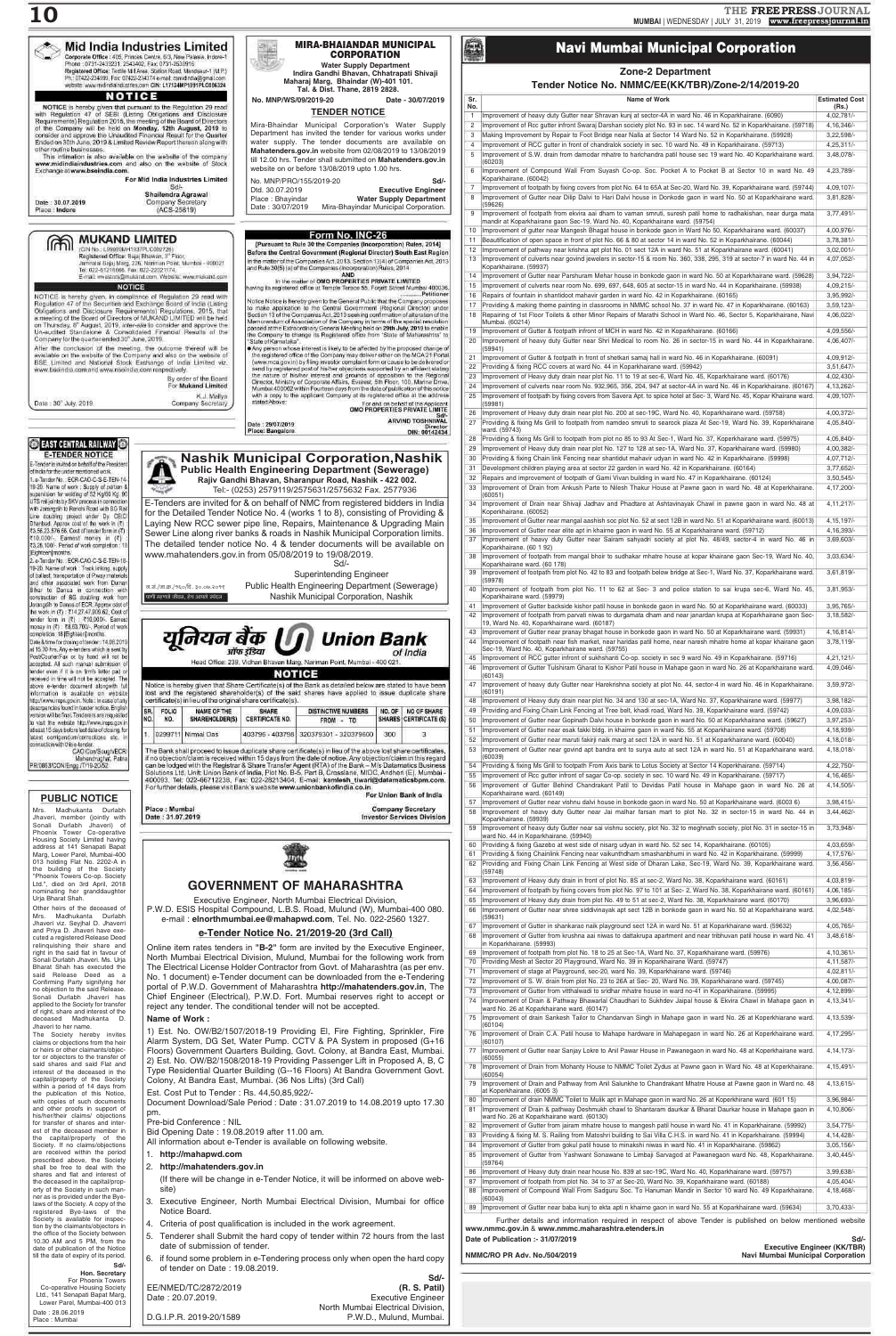ववशक्ति मुंबई, बुधवार, ३१ जुलै २०१९

जाहीर सूचना जाहीर सूचना **ORICON** वकील जयंत वाळींजकर **Mid India Industries Limited** advanced enzymes **ENTERPRISES LTD.** जे संबंधित आहेत त्यांना जाहीर नोटीस Corporate Office : 405, Princes Centre, 6/3, New Palasia, Indone-1 याद्वारे सूचना देण्यात येते की, माझ्या अशिलांनी श्री. सॅव्हिओ फ्रॉन्सिस ब्रॅगान्झा आमचे अशील, ॲक्सिस बँक लि. (''बँक'') यांनी सीआयएन वसई येथील मा. आर. डी. ॲडव्हान्स्ड् एन्झाईम Phone: 0731-2433231, 2543402. Fax: 0731-2530916 एल२८१००एमएच१९६८पीएलसी०१४१५६ कळविले आहे की, श्री. रमेश हिराजी शाह हे शॉप क्र मुंबई भारतीय निवासी, प्रौढ ज्यांचा पत्ता ७०३, शाली निवास, हनुमान मंदिर रोड, Registered Office: Textile Mill Area, Station Road, Mandsaur-1 (M.P. टेक्नॉलॉजिज लिमिटेड नोंद. कार्यालयः १०७६, डॉ. ई मोझेस रोड, चव्हाण, दिवाणी न्यायाधीश, १२, तळ मजला, सत्रा प्लाझा, एपीएमसी पोलिस् कांजूरमार्ग, भांडुप (पूर्व), मुंबई-४०० ०४२ (''मालक'') यांच्याकडून खालील Ph.: 07422-234999, Fax: 07422-234374 e-mail: camidindia@gmail.com वरळी, मुंबई-४०० ०१८. स्टेशन, प्लॉट क्र. १९ व २०, सेक्टर-१९/डी, वाशी, (सीआयएनः एल२४२००एमएच१९८९पीएलसी०५१०१८) वरिष्ठ स्तर, वसई यांचे न्यायालयात website: www.midindiaindustries.com CIN: L17124MP1991PLC006324 परिशिष्टातील वर्णन केलेल्या मालमत्तेतील त्यांचे सर्व हक्क, नामाधिकार व हितसंबंध नवी मुंबई-४०० ७०३ येथे असलेल्या मिळकतीचे संकेतस्थळ : www.oriconenterprises.com रजि. कार्यालय: ५ वा मजला, 'ए' विंग, सन मॅग्नेटिका एलआयसी विवाह याचिका क्र. २७/२०१७ एकमेव मालक आहेत ई−मेल ः share@ocl-india.com सर्व्हिस रोड, लुईसवाडी, ठाणे, महाराष्ट्र-४०० ६०४ NOTICE खरेदी व संपादन करण्यासाठी वाटाघाटी केली आहे. टेलि क्र.: ०२२-२४९६४६५६-६० संकेतस्थळ:www.advancedenzymes.com नि. क्र. १४ सदर कागदपत्रांचे मुळपत असलेले १) मे. सत्रा प्रॉपर्टीज् दि. १९ मार्च, २००८ रोजीच्या बीडीआर/१४-१८४५ सन २००८ अंतर्गत व त्याच NOTICE is hereby given that pursuant to the Regulation 29 read **फॅक्स**ः०२२–२४९६३०५५ (इंडिया) लि. आणि श्री. रमेश हिराजी शाह आणि सौ ईमेलः investor.grievances@advancedenzymes.com |सौ. प्रतिक्षा लालमन रविदास with Regulation 47 of SEBI (Listing Obligations and Disclosure हिवशी कुर्ला येथील सब रजिस्ट्रार येथे नोंदणीकृत विक्री कराराद्वारे बीकॉन प्रिती रमेश शाह यांच्या दरम्यान दस्तावेज अन्. क्र. फोन: +९१-२२-४१७० ३२००, फॅक्स: +९१-२२-२५८३ ५१५९ सूचना … अर्जदार Requirements) Regulation 2015, the meeting of the Board of Directors १०२८/२०११ अन्वये सब रजिस्टार ऑफ ॲशुरन्स कन्स्ट्रक्शन, इंडियन पार्टनरशिप ॲक्ट १९३२ च्या तरतुदीअंतर्गत नोंदणीकृत सूचना .<br>याद्वारे सूचना देण्यात येते की, सेबी (लिस्टिंग of the Company will be held on Monday, 12th August, 2019 to ठाणे-६ सह नोंदणीकृत दि. २४ फेब्रुवारी, २०११ विरुध्द consider and approve the Unaudited Financial Result for the Quarter पार्टनरशिप फर्म यांनी मालकांना आवार विकण्याचे व अभिहस्तांकन करण्याचे मान्य .<br>ऑब्लिगेशन्स अँड डिस्क्लोजर्स रिक्वायरमेंट्स) .<br>सिक्युरिटीज एक्सचेंज बोर्ड ऑफ इंडिया (लिस्टिंग रोजीची मूळ नोंदणीकृत करार २) दि. २५ फेब्रुवारी, श्री. लालमन छोटेलाल रविदास .<br>रेग्युलेशन्स, २०१५ च्या रेग्युलेशन ४७ सहवाचता Ended on 30th June, 2019 & Limited Review Report thereon along with ऑब्लिगेशन्स अँड डिस्क्लोजर रिक्वायरमेंट्स) रेग्युलेशन्स, किले आहे. २०११ रोजीची नोंदणीकृत पावती ची मूळप्रत. ३) श्री. other routine businesses. रेग्युलेशन २९ (१) (ए) अन्वये कंपनीच्या संचालक … सामनेवाले २०१५ ला अनुसरून याद्वारे सूचना देण्यात येते की, रमेश हिराजी शाह आणि सौ. प्रिती रमेश शाह यांच्या |सर्व व्यक्ती ज्यांना मालमत्ता किंवा त्यांचे कोणतेही भाग आणि मूळ नामाधिकार This intimation is also available on the website of the company मंडळाची सभा दिनांक ३० जून, २०१९ रोजीस कंपनीच्या संचालक मंडळाची सभा ३० जून, २०१९ रोजी | प्रति, नावे असलेली अनुक्रमणिका ॥ ची मूळप्रत ४) दि. www.midindiaindustries.com and also on the website of Stock विलेख दस्तावेज यासंदर्भात किंवा या विरोधात विक्री, भाडेपट्टा, गहाण, भेट, प्रभार, संपलेल्या तिमाहीसाठी कंपनीचे अलिप्त आणि संपलेल्या तिमाहीसाठी अन्य बार्बीसह कंपनीच्या ०३/१२/२०१२ रोजीची एनओसीची मुळप्रत ५) रु  $\overline{\mathbf{S}}$ . श्री. लालमन छोटेलाल Exchange at www.bseindia.com. एकत्रित अलेखापरिक्षित वित्तीय निष्कर्ष इतर बार्बीसह धारणाधिकार न्यास, निर्वाह, सुविधाधिकार, अग्रक्रयाधिकार, प्रलंबित वाद किंवा अलेखापरिक्षित वित्तीय निष्कर्षांना (अलिप्त व एकत्रित) १,००,०००/- आणि रु. १६,०४,०००/- रुपयांची रविदास. विचारात घेण्यासाठी आणि मंजूर करण्यासाठी For Mid India Industries Limited विचारात घेणे व मंजुरी घेण्यासाठी गुरूवार, ०८ ऑगस्ट, पैसे भरल्याची पावतीची मुळप्रत ६) दि. अशा इतर कोणत्याही मार्गे कोणताही दावा असल्यास तो लिखित स्वरूपात वैध/योग्य शुक्रवार, दिनांक ०९ ऑगस्ट, २०१९ रोजी घेण्यात Sd/-|रा. सी.इ.ए. ४६४, लक्ष्मी नगर, शंकर २०१९ रोजी घेण्यात येणार आहे. १९/१२/२०१२ रोजीचा आयआयएफएल द्वारे दस्तावेजांच्या अधिकृत फोटोकॉपीज पुष्ठ्यर्थ निम्नस्वाक्षरीकारांना माझ्या येणार आहे. **Shailendra Agrawal** एनओसी पत्राची मुळप्रत हे आमच्या अशिलांद्वारे माहिती कंपनीचे संकेतस्थळ म्हणजेच www.advance-|मंदिराशेजारी, मेहल रोड, वाशी नाका. ही माहिती कंपनीचे संकेतस्थळ म्हणजेच www.orico-Company Secretary कार्यालयात प्रकाशनाच्या तारखेपासून १४ (चौदा) दिवसांत कळवावे, नाहीतर माझ्या Date: 30.07.2019 त्यांच्या ताब्यात असताना हरवले आहे. सदर मिळकत denzymes.com आणि स्टॉक एक्सचेंजसचे संकेतस्थळ  $\left|\left. \vec{\mathsf{u}}\right.\vec{\mathsf{a}}\mathsf{g}, \right.\left.\left.\mathsf{w}\mathsf{n}.\vec{\mathsf{w}}\right.\vec{\mathsf{a}}\mathsf{w}, \left.\vec{\mathsf{u}}\right.\vec{\mathsf{g}}\vec{\mathsf{s}}\text{-}\mathsf{x} \circ \circ\right|$ nenterprises.com आणि स्टॉक एक्सचेंजेसचे (ACS-25819) Place : Indore ही श्री. रमेश हिराजी शाह आणि सौ. प्रिती रमेश शाह अशिलांच्या नावे मालमत्तेचे हस्तांतरण अशा दाव्यांच्या संदर्भाशिवाय पूर्ण केले जाईल म्हणजेच www.nseindia.com आणि www.bsein-संकेतस्थळ www.bseindia.com आणि  $0.08$ . यांच्या ताब्यात आहे आणि ते सर्व भारांपासून पूर्णतः dia.com यावरही उपलब्ध आहे. आणि तो त्यागित केल्याचे मानण्यात येईल. www.nseindia.com यावरही उपलब्ध असणार आहे. ज्याअर्थी सदरचे अर्जदार ह्यांनी मे. मक्त आहे. ॲडव्हान्स्ड् एन्झाईम टेक्नॉलॉजिज् लि.करिता मंडळाच्या आदेशावरून मालमत्तेचे परिशिष्ट सिट्रीक इंडिया लिमिटेड कोणतीही व्यक्ती जीला सदर मिळकतीवर कोणतार्ह दिवाणी न्यायाधीश (व. स्तर) वसई ओरिकॉन एंटरप्रायझेस लिमिटेड करिता सही/-दावा किंवा हितसंबंध असल्यास त्यांने/तिने त्यांचे दावे फ्लॅट क्र. ७०३, मोजमापित ६५० चौ. फू. (बिल्टअप क्षेत्र) शालिनी निवास अशा सही/-संजय बसंतानी सीआयएन क्रः यु९९९९९एमएच१९६०पीएलसी०११८११ यांच्या कोर्टात प्रस्तुतची विवाह संबंधित दस्तावेजासह जाहीर सूचनेच्या १५ दिवसांच्या दिनांक : २९ जुलै, २०१९ संजय जैन नोंदणीकृत कार्यालय : पंचक, जी. डी. सोमाणी मार्ग, नाशिक रोड, नाशिक - ४२२१०१ कंपनी सचिव आणि स्थळ : ठाणे | ज्ञात सोसायटीचा सातवा मजला स्थित हनुमान मंदिर रोड, कांजुरमार्ग पूर्व, मुंबई– |याचिका दाखल केली आहे. आत खालील पत्त्यावर पोचती करण्याची विनंती आहे. स्थळ: मुंबई कंपनी सचिव कॉर्पोरेट कार्यालय : एम्पायर हाऊस, ३ रा मजला, २१४, डॉ. डी. एन. रोड, फोर्ट, दिनांक : ३०-०७-२०१९ हेड-लीगल जर आम्हाला १५ दिवसांच्या आत कोणतेही दावे प्राप्त ४०० ०४२ बृहन्मुंबईच्या हद्दीत, मुंबई शहर आणि मुंबई उप–नगराच्या जिल्हा आणि त्याअर्थी असे जाहीर करण्यात येते की. मुंबई – ४००००१ दू : (०२२) २२०७८३८१, २२०७८३८२ फॅक्स क्र. : (०२२) २२०७४२९४ न झाल्यास, सदर मिळकत ही कोणत्याही दावे किंव ई-मेल आयडी : citricindia@gmail.com उप-जिल्ह्याच्या नोंदणीकृत याआधी सीटीएस धारक क्र. ८६५, ८६५/१ ते ७, सदरह विवाह याचिकामध्ये, सामनेवाले भारांपासून पूर्णतः मुक्त आहे आणि सदर मिळकतीव सभासदांना सूचना |कांजूर गाव (**आवार**) यासह शाली एस. आर. ए. को-ऑपरेटिव्ह हाऊसिंग सोसायटी श्री. लालमन छोटेलाल रविदास कोणतेही दावे नाहीत, असे काटेकोरपणे गृहीत धरले जाईल .<br>याद्वारे सूचना देण्यात येते की, २८ मे, २०१९ रोजीच्या सूचनेतील कामकाज करण्याकरिता **सिटीक इंडिया लिमिटेड** लिमिटेड चे सदस्यत्व एमयुएम/एसआरए/एचएसजी/टीसी/११८३९ सन २०१० सचिन कांबळे यांच्यावर प्रत्यक्ष नोटिसीची बजावणी च्या सभासदांची ५९ वी वार्षिक सर्वसाधारण सभा (एजीएम) बुधवार, २८ ऑगस्ट, २०१९ रोजी स. ११.०० वा वकील उच्च न्यायालय |अंतर्गत नोंदणीकृत दिनांक २९ जून, २०१९ रोजी (**सोसायटी**) आणि विभिन्न क्र झालेली नसल्यामुळे ही जाहीर नोटीस कंपनीच्या नोंदणीकृत कार्यालयात पंचक, जी. डी. सोमाणी मार्ग, नाशिक रोड, नाशिक – ४२२१०१ येथे होणार आहे. सद्गुरू निवास, तळ मजला, जाहीर सूचना याद्वारे ही सूचना देखील देण्यात येते की, आर्थिक वर्ष २०१८–२०१९ साठी कंपनीच्या सभासदांची नोंदवही आणि भाग | १३५ ते १३९ धारक शेअर प्रमाणपत्र क्र. ५९ दिनांक ८ एप्रिल. २०१२ रोजीस चे प्रसिध्द करीत आहेत. तरी सदर किसान नगर क्र. ३, रोड क्र. २२, हस्तांतरण पुस्तके २३ ऑगस्ट, २०१९ पासून २८ ऑगस्ट, २०१९ पर्यंत (दोन्ही दिवस धरून) बंद राहतील. |प्रत्येकी (दोन्ही मिळून) रु. ५०/– चे पाच शेअर्स (**शेअर्स**). महानगरपालिका गार्डन जवळ, सामनेवाले अगर त्यांचे प्रतिनिधींनी याद्वारे सूचना देण्यात येते की, माझे अशिल १) मृदांग मथुरीया, २) बिपीन मथुरीया, ३) दर्शना अन्य बार्बीसह युजर आयडी व पासवर्ड असलेली रिमोट ई–व्होटींगशी संबंधित माहिती सूचनेच्या प्रतीसह कंपनी किंवा ठाणे (प.)-४०० ६०४, मोबा. ९८३३५०३६५२ |मुंबई, दिनांक १ ऑगस्ट, २०१९ बिपिन मथुरिया, ४) राजेश मथुरिया यांनी मला श्री. सुरेश भुपाल पाटील, मालक आणि सदर त्यांची बाजू मांडण्यासाठी ही नोटीस .<br>कंपनीचे रजिस्ट्रार अँड ट्रान्स्फर एजंटकडे ज्यांनी त्यांचे पत्ते नोंदवले त्या सर्व सभासदांना २६ जुलै, २०१९ रोजी प्रत्यक्षात दि. ३१/०७/२०१९ ठिकाणः नवी मुंबई पाठवली आहे सोसायटीचे सभासद आहेत. आणि जेएम फायनान्शिअल ॲसेट रिकन्स्ट्रक्शन कंपनी लि., सही/-प्रसिध्द झाल्यापासून ३० दिवसांच्या त्या अंतर्गत च्या संबंधित नियमांसह वाचत कंपनी अधिनियम, २०१३ च्या कलम १०८ च्या तरतुदी आणि सेबी (लिस्टींग (कॉसमॉस बँकेचे अभिहस्तांकिती) (तारण धनको) च्यावतीने दि सिक्युरिटायझेशन ॲण्ड आत उपरनिर्दिष्ट प्रकरणी सामील होऊन (जैनी नंद गांगर) .<br>ऑब्लिगेशन अँड डिस्क्लोजर रिक्वायरमेंटस्) रेग्युलेशन्स, २०१५ च्या रेग्युलेशन ४४ ला अनुसरून, कंपनीला तिच्या रिकन्स्ट्रक्शन ऑफ फायनान्शिअल ॲसेट्स ॲण्ड एन्फोर्समेंट ऑफ सिक्युरिटी इंटरेस्ट ॲक्ट, आपले लेखी म्हणणे नोंदवावे आणि वकील, उच्च न्यायालय **APPENDIX - 16** सभासदांना सेंट्रल डिपॉझिटरी सर्व्हिसेस (इंडिया) लिमिटेड (सीडीएसएल) ने पुरवलेल्या रिमोट ई-व्होटींगमार्फत सर्व २००२ (ॲक्ट ५४ सन २००२) अन्वये आणि कलम १३ सहवाचता सिक्युरिटी इंटरेस्ट | २/३३, नव सर्वोदय सोसायटी ठरावांवर इलेक्ट्रॉनिक माध्यमातून मत देण्याचे त्यांचे अधिकार वापरण्याची सुविधा देऊ करताना आनंद होत आहे. तसेच या लेखावरून असे कळविण्यात [Under the Bye-law No. 35 (एन्फोर्समेंट) रुल्स, २००२ (रुल्स) च्या नियम ८ आणि ९ अन्वये प्रदान केलेल्या अधिकाराचा २१ ऑगस्ट, २०१९ ह्या कट-ऑफ डेट रोजीस एकतर प्रत्यक्ष पद्धतीने किंवा डिमटेरिअलाईज्ड पद्धतीने शेअर्स धारण |ए डब्ल्यू व्ही मार्ग, दीक्षित रोड विस्तारित, येते की, सदरह् मुदतीत आपले लेखी The Form of Notice, inviting claims वापर करून विक्री केली. जे सदर परिसर माझ्या अशिलांच्या नावे विक्री, हस्तांतर आणि शेअर्स करणारे सभासद वार्षिक सर्वसाधारण सभेच्या सूचनेत मांडलेले कामकाज करण्याकरिता इलेक्ट्रॉनिक पद्धतीने त्यांचे मत विलेपार्ले (पूर्व), मुंबई-४०० ०५७. or objections to the transfer of the म्हणणे न आल्यास न्यायालय वादीचे देऊ शकतील. रिमोट ई-व्होटिंगची सुरुवात रविवार, २५ ऑगस्ट, २०१९ रोजी स. ०९.०० वा. होईल आणि मंगळवार, सह सदर परिसरासंदर्भातील सर्व अधिकार, फायदा, विशेषाधिकार आणि फायदे आणि ''मातृ shares and the interest of the २७ ऑगस्ट, २०१९ रोजी सं. ०५.०० वा. संपेल. त्यानंतर रिमोट ई-व्होटिंग निष्क्रिय होईल. कोणत्याही सभासदाला मंदिर'' सीएचएस लि., चे सभासदत्व (अधिक तपशिलवारपणे खालील परिशिष्टात वर्णन) सर्व म्हणणे ऐकून प्रस्तुतच्या अर्जात Deceased Member in the वार्षिक सर्वसाधारण सभेची सूचना व वार्षिक अहवाल मिळाला नाही आणि ते जर २० ऑगस्ट, २०१९ ह्या कट–ऑफ Capital/Property of the society. भार, दावा, मागणी, शंका, वाद, भारतामधील कोणत्याही न्यायलामधील विवाद आणि तसेच निकाल देण्यात येईल, याची डेट रोजीस शेअर्स धारण करत असतील ते पुर्वा शेअररजिस्ट्री (इंडिया) प्रायव्हेट लिमिटेडशी संपर्क साधू शकतात. कोणताही प्रभार, गहाण, धारणाधिकार, त्रयस्थ, पक्ष अधिकार, सांपार्श्विक तारण इ. पासून मुक्त Shrimati Inderjit Kaur Arora, mem-सिंबंधितांनी नोंद घ्यावी. सदर प्रकरणी ज्या सभासदांनी रिमोट ई-व्होटिंगमार्फत त्यांची मते दिलेली नसतील त्यांना एजीएममध्ये ई-व्होटिंगची सुविधा पुरवली ber of Andheri Manish Garden सुपूर्द करण्यास राजी झाले आहेत. जाईल. रिमोट ई-व्होटिंगमार्फत मत देण्याचा त्यांचा अधिकार वापरल्यानंतरही सभासद एजीएम मध्ये सहभागी होऊ पुढील तारीख ०४/०९/२०१९ रोजी Co-operative Housing Society Ltd. सर्व व्यक्तींना सदर परिसर किंवा कोणताही भाग आणि/किंवा नामाधिकार विलेख मध्ये विक्री, शकतात, परंतु एजीएममध्ये पुन्हा मत देण्याचा त्यांना हक्क नसेल. कट ऑफ डेट असलेल्या २१ ऑगस्ट, २०१९ रोजी having address at Flat No. A-301 नेमण्यात आली आहे. जे संबंधीत आहेत त्यांना जाहीर सूचना सभासदांच्या नोंदवहीत किंवा कंपनीच्या रजिस्ट्रार अँड शेअर ट्रान्स्फर एजटकडून ठेवल्या जाणाऱ्या लाभार्थी मालकांच्या हस्तांतर, अभिहस्तांकन, वाटप, अदलाबदल, भेट, भाडेपट्टा, पोट-भाडेपट्टा, कुळवहिवाट, 3rd Floor, A Wing, Andheri Manish आज दि. २९/०७/२०१९ रोजी नोंदवहीत ज्यांचे नाव नोंदवले असेल ती व्यक्ती रिमोट ई-व्होटिंगची सुविधा मिळवण्यास तसेच एजीएममध्ये मतदान Garden Co-operative Housing पोट-कुळवहिवाट, परवाना, कब्जा, वापर, भागेवटा, भार, काळजीवाह्, कौटुंबिक माझे अशिल श्री. हेमंत प्रभाकर वैती आणि इतर रहिवासीत येथे-मुंबई यांच्यावतीने करण्यास हक्कदार असेल. Society Limited, Plot No. 2/3/4, Four माझ्या सहीनिशी व न्यायालयाच्या व्यवस्था/तडजोड, इच्छापत्र, मृत्यूपत्रीय दस्तावेज, मृत्यूपत्रप्रमाणे कोणत्याही जोडपत्रासह किंवा सर्वांना याद्वारे सूचना देण्यात येते की, वर्णन मिळकत ही आमच्या अशिलांची इलेक्ट्रॉनिक माध्यमातून मतदानाच्या सुविधेसंबंधातील कोणत्याही तक्रारी किंवा स्पष्टीकरणे यासाठी सभासदांनी कृपया Bungalows, Manish Nagar, J. P. शिवाय प्रशासकीय पत्र, प्रलंबित वाद, सुविधाधिकार, भारतातील कोणत्याही न्यायालयाचा हकूम |शिक्क्यानिशी दिली. Road, Andheri West, Mumbai-400 पुर्वा शेअररजिस्ट्री (इंडिया) प्रायव्हेट लिमिटेड, युनिट नं. ९, शिव शक्ती इंडस्ट्रियल इस्टेट, जे. आर. बोरीचा मार्ग, वडिलोपार्जित मिळकत आहे आणि माझे अशिल सदर मिळकतीचे सह–कर्जदार आहेत. आणि/किंवा आदेश, करार, व्यवस्था, लिखित इ. किंवा याशिवाय कसेहीच्या मार्गे कोणताही 053 and holding flat/tenement No. हुकूमावरून, लोअर परळ (पूर्व), मुंबई - ४०००११ येथे किंवा द्.क्र. (०२२)-२३०१२५१८/२३०१२५१७ वर संपर्क साधावा किंवा सदर मिळकतीमध्ये माझ्या अशिलांचे अधिकार, नामाधिकार, हितसंबंध आहेत. माझ्या A-301 in the building of the society अधिकार, नामाधिकार, हितसंबंध, फायदा, दावा किंवा माणी काही असल्यास लिखित स्वरुपात support@purvashare.com वर ई-मेल पाठवावा. सही/-अशिलांनी **श्री. किशोर वामन वैती** यांच्या नावे ०१/१२/२००६ दिनांकीत परत न died on 5th March, 2018 without सदर परिसर किंवा कोणताही भाग/शेअर्स संबंधीत सर्व पुष्ठ्यर्थ कागदपत्राच्या नोटराईज्ड सत्य संचालक मंडळाच्या आदेशावरून making any nomination. The society घेता येणारे कृळमुखत्यारपत्र निष्पादित केले. माझे अशिल याद्वारे तुम्हाला सांगत आणि अधीक्षक सिटीक इंडिया लिमिटेड साठी प्रमाणित प्रतीसह वकील तनवीर सबलोक, ओम त्रिमूर्ती सीएचएस, २/४९, सायन ट्रॉम्बे hereby invites claims or objections दिवाणी न्यायालय, व . स्तर.

> सर्व संबंधित व्यक्तींना याद्वारे कळविण्यात येते की, **श्री. किशोर वामन वैती** द्वारा ०१/१२/२००६ दिनांकीत परत न घेता येणारे कुळमुखत्यारपत्राच्या अनुसार कोणतेही

जाहीर सूचना देत आहेत की, सदर ०१/१२/२००६ दिनांकीत परत न घेता येणारे, कुळमुख्त्यारपत्र हे रद्द/माघारी आणि परत घेतले आहे.

रोड, मुंबई–४०० ०२२ येथे प्रकाशनाच्या दिनांकापासून १४ (चौदा) दिवसांच्या आत कळविणे. जर दिलेल्या वेळेत वैध दावा न आल्यास माझे अशिल सदर परिसरातील संबंधीत दावा किंवा हितसंबंधाच्या संदर्भ किंवा त्याशिवाय संपादन पूर्ण करतील. काही असल्यास ते त्यागित आणि/किंवा परित्यागित करण्यात येतील. आणि माझ्या अशिलांवर बंधनकारक राहणार नाही

सही/

संचालक

श्रीनिवास सोमाणी

(डीआयएन : ०००७७९३९)

वसई

ठिकाण : मुंबई

दिनांक : ३१ जुलै, २०१९

| within a period of 14 days from the                                                                                                                                                                                                                                                                            | कार्य किंवा विलेख निष्पादित केल्यास, ते सदर कुळमुखत्यारपत्र हे रद्द/माघारी/परत                                                                            |                                                          |                    |                             |                              | किंवा कोणत्याही प्रकारे सदर परिसरावर परिणाम नसेल.                                                                                                                                                                                    |                                                  |                            |                                                                                             |                                         |                                                                               |                             |                                                                                 |                                                                                                                                                                                                                                               |                                 |                   |
|----------------------------------------------------------------------------------------------------------------------------------------------------------------------------------------------------------------------------------------------------------------------------------------------------------------|-----------------------------------------------------------------------------------------------------------------------------------------------------------|----------------------------------------------------------|--------------------|-----------------------------|------------------------------|--------------------------------------------------------------------------------------------------------------------------------------------------------------------------------------------------------------------------------------|--------------------------------------------------|----------------------------|---------------------------------------------------------------------------------------------|-----------------------------------------|-------------------------------------------------------------------------------|-----------------------------|---------------------------------------------------------------------------------|-----------------------------------------------------------------------------------------------------------------------------------------------------------------------------------------------------------------------------------------------|---------------------------------|-------------------|
| publication of this notice, with copies<br>of such documents and other proofs<br>in support of his/her/their                                                                                                                                                                                                   | घेतल्यामुळे माझ्या अशिलांवर बंधनकारक राहणार नाही आणि माझे अशिल हे<br>कोणत्याही तक्रार, दावा, किंवा सदर परिशिष्टात वर्णन मिळकतीच्या आणि/किंवा परत          |                                                          |                    |                             |                              | नोंदणी क्र. बी.ओएम/एचएसजी/३० अंतर्गत महाराष्ट्र को-ऑप. हाऊसिंग सोसायटी ॲक्ट,                                                                                                                                                         | वरील उल्लेखीत परिशिष्ट                           |                            |                                                                                             |                                         | <b>ELICHFL</b>                                                                |                             |                                                                                 | एलआयसी हाऊसिंग फायनान्स लिमिटेड                                                                                                                                                                                                               |                                 |                   |
| claims/objections for transfer of<br>shares and interest of the deceased                                                                                                                                                                                                                                       | न घेता येणाऱ्या कुळमुखत्यारपत्रात नमूद मिळकतींच्या आणि/किंवा माझ्या अशिलांचे                                                                              |                                                          |                    |                             |                              | १९६० अंतर्गत नोंदणीकृत ''मातृ हाऊसिंग सोसायटीज् ॲक्ट, १९६० अंतर्गत नोंदणीकृत ''मातृ<br>मंदिर'' द्वारा जारी असलेले दि. २३/०७/१९७१ चे विभिन्न धारक क्र. २६६ ते २७० (दोन्ही                                                             |                                                  |                            |                                                                                             |                                         | LIC HOUSING FINANCE LTD                                                       |                             |                                                                                 | जीवन प्रकाश बिल्डिंग ४ था मजला, पी. एम. रोड, फोर्ट, मुंबई-४००००१                                                                                                                                                                              |                                 |                   |
| member in the capital/property of                                                                                                                                                                                                                                                                              | अधिकार, नामाधिकार आणि हितसंबंध असलेल्या मिळकतीच्या संदर्भात <b>श्री. किशोर</b>                                                                            |                                                          |                    |                             |                              | एकत्रित) आणि शेअर प्रमाणपत्र क्र. ३६४ अंतर्गत प्रत्येकी रु. ५०/- चे पाच (५) पूर्ण भरणा                                                                                                                                               |                                                  |                            |                                                                                             |                                         |                                                                               |                             |                                                                                 | $\overline{\ket{\text{pi}}$ केतिक कब्जा सूचना (स्थावर मिळकतीकरिता)                                                                                                                                                                            |                                 |                   |
| the society. If no claims/objections<br>are received within the period pre-                                                                                                                                                                                                                                    | वामन वैती यांच्या द्वारा केलेल्या व्यवहाराला जबाबदार राहणार नाही.<br>जर कोणत्याही व्यक्ती किंवा व्यक्तींना किंवा कोणत्याही संस्थेस परिशिष्टात वर्णन       |                                                          |                    |                             |                              | केलेले शेअर्ससह मलबार आणि कंमबाला हिल डिव्हिजनच्या सीटीएस क्र. ६५४ धारक                                                                                                                                                              |                                                  |                            |                                                                                             |                                         |                                                                               |                             |                                                                                 | ज्याअर्थी एलआयसी हाऊसिंग फायनान्स लिमिटेडच्या प्राधिकृत अधिकाऱ्यांनी सिक्युरिटायझेशन ॲण्ड रिकन्स्ट्रक्शन ऑफ फायनान्शियल ॲसेटस्                                                                                                                |                                 |                   |
| scribed above, the society shall be                                                                                                                                                                                                                                                                            | मिळकतीच्या संदर्भात आक्षेप असल्यास आणि कोणत्याही प्रकारे कोणताही दावा,                                                                                    |                                                          |                    |                             |                              | जमिनीवर उभा मुंबई-४०० ००७, ताडदेव, प्लॉट क्र. २७८ येथे मातृ मंदिर अशा ज्ञात इमारतीच्या                                                                                                                                               |                                                  |                            |                                                                                             |                                         |                                                                               |                             |                                                                                 | ऑण्ड एन्फोर्समेंट ऑफ सिक्युरिटी इंटरेस्ट ॲक्ट २००२ अन्वये आणि कलम १३(१२) सहवाचता सिक्युरिटी इंटरेस्ट (एन्फोर्समेंट) रूल्स २००२                                                                                                                |                                 |                   |
| free to deal with the shares and<br>interest of the deceased member in                                                                                                                                                                                                                                         | अधिकार, नामाधिकार, हितसंबंध असल्यास त्याने/तिने ते मला आणि माझ्या                                                                                         |                                                          |                    |                             |                              | २४ व्या मजल्यावर स्थित मोमापित ६५० चौ. फूट. (चटई क्षेत्र) असलेला फ्लॅट क्र. १०३ चे ते<br>सर्व भाग आणि विभाग.                                                                                                                         |                                                  |                            |                                                                                             |                                         |                                                                               |                             |                                                                                 | च्या नियम ३ अन्वये प्रदान केलेल्या अधिकाराचा वापर करून खालील कर्जदारांना सदरह अधिनियमाच्या कलम १३(२) अन्वये मागणी सूचना                                                                                                                       |                                 |                   |
| the capital/property of the society in<br>such manner as is provided under                                                                                                                                                                                                                                     | अशिलांना सदर सूचना प्रकाशनापासून १५ दिवसांच्या आत कळविणे, कसूर केल्यास                                                                                    |                                                          |                    |                             |                              |                                                                                                                                                                                                                                      |                                                  |                            |                                                                                             | सही,                                    |                                                                               |                             |                                                                                 | जारी करून सदरह सूचना प्राप्त झाल्याच्या तारखेपासून ६० दिवसांत सदरह सूचनेत नमूदनुसार प्रयोज्य व्याजासह एकत्रित त्यांच्या संबंधित नावासमोर                                                                                                      |                                 |                   |
| the bye-laws of the society. The                                                                                                                                                                                                                                                                               | परिशिष्टात वर्णन मिळकतीच्या संदर्भात कोणताही दावा नसल्याचे माझे अशिल                                                                                      |                                                          |                    |                             |                              |                                                                                                                                                                                                                                      |                                                  |                            |                                                                                             | वकील तनवीर सबलोक                        |                                                                               |                             |                                                                                 | नमूद रकमेसह वसुली आणि/किंवा प्रदानाच्या तारखेपर्यंत अनुषंगिक खर्च, परिव्यय, प्रभार इ. ही रक्कम चुकती करण्यास सांगितले होते.                                                                                                                   |                                 |                   |
| claims/objections, if any, received by<br>the society for transfer of shares and                                                                                                                                                                                                                               | समजतील                                                                                                                                                    |                                                          |                    |                             |                              |                                                                                                                                                                                                                                      |                                                  |                            |                                                                                             | ओम त्रिमूर्ती सीएचएस, २/४९, सायन        | अन. कर्जदारांचा कर्ज<br>खाते क्रमांक                                          | कर्जदारांचे                 | तारणमत्तेचे वर्णन                                                               | मागणी केलेली                                                                                                                                                                                                                                  | मागणी सूचनेची                   | कब्जाची<br>तारीख  |
| interest of the deceased member in                                                                                                                                                                                                                                                                             | बृहन्मुंबई महानगरपालिकेच्या टी वॉर्डच्या हद्दीत आणि नोंदणीकृत आणि उप-                                                                                     |                                                          |                    |                             |                              |                                                                                                                                                                                                                                      |                                                  |                            |                                                                                             | ट्रॉम्बे रोड, मुंबई-४०० ०२२.            | क्र.<br>६१०४००००३०९७ श्री. श्रीधर एम.                                         | नाव                         | फ्लॅट क्र. १२०५, बिल्डिंग जी                                                    | रक्कम (रु.)<br>$5.5008$ COS. 24 $84/08/2088$                                                                                                                                                                                                  | तारीख<br>१५-०४-२०१९ २६-जुलै-१९  |                   |
| the capital/property of the society<br>shall be dealt with in the manner                                                                                                                                                                                                                                       | नोंदणीकृत जिल्हा आणि मुंबई उपनगर जिल्ह्यामध्ये गव्हाणपाडा गाव, मुलुंड (पूर्व),<br>तालुका-कुर्ला, जिल्हा-मुंबई चा धारक सर्व्हे क्र १४३/१, १४३/४, १४४/२ आणि |                                                          |                    |                             |                              |                                                                                                                                                                                                                                      |                                                  |                            |                                                                                             |                                         |                                                                               | तोलर आणि                    | ६, उन्नथी ग्रीन्स, फेज-७,                                                       | रोजीप्रमाणे अधिक वरील उल्लेखित                                                                                                                                                                                                                |                                 |                   |
| provided under the bye-laws of the                                                                                                                                                                                                                                                                             | १४४/१५ भाग, इ. सी.टी.एस. क्र. ५०३, ४९६, ४९३ इ. शी संलग्न एकत्रित                                                                                          |                                                          |                    |                             |                              |                                                                                                                                                                                                                                      |                                                  |                            |                                                                                             |                                         |                                                                               | सौ. विश्रांती पी            | घोडबंदर रोड, ठाणे (प.)                                                          | रकमेवर सांपाश्विंक दराने व्याज यासह                                                                                                                                                                                                           |                                 |                   |
| society. A copy of the registered<br>bye-laws of the society is available &                                                                                                                                                                                                                                    | मोजमापित २७ गुंठे (अंदाजे) किंवा तत्सम जमीनीचे सर्व ते भाग आणि विभाग.                                                                                     |                                                          |                    |                             |                              | सरफैसी ॲक्टच्या कलम १३ (२) अन्वये सूचनेचे प्रकाशन                                                                                                                                                                                    |                                                  |                            |                                                                                             |                                         |                                                                               | बेंदे                       |                                                                                 | अनुषंगिक खर्च, परिव्यय, आणि प्रभार.                                                                                                                                                                                                           |                                 |                   |
| required for inspection by the                                                                                                                                                                                                                                                                                 | $\parallel$ ठिकाण ः मुलुंड, मुंबई $\parallel$                                                                                                             |                                                          |                    |                             |                              | .<br>सूचना याद्वारे देण्यात येते की, खालील नमूद कर्जदार/हमीदार ज्यांनी वित्तीय संस्थेकडून त्यांनी घेतलेल्या कर्ज सुविधेची<br>मुद्दल आणि व्याजाचा परतावा करण्यात कसूर केलेली आहे. आणि ज्यांचे कर्ज खाते नॉन परफॉर्मिंग ॲसेटस् (एनपीए) |                                                  |                            |                                                                                             |                                         | २. ६१११००००२७७६ कु. श्रेया श्रीधर                                             | धाडवे                       | फ्लॅट क्र. ५०३, बिल्डिंग क्र.<br>१२, सिद्धीविनायक टॉवर,                         | रु. २५३१५६१.७६ २८/०७/२०१८<br>रोजीप्रमाणे अधिक वरील उल्लेखित                                                                                                                                                                                   | २८-०७-२०१८ २४-जुलै-१९           |                   |
| claimants/objectors, in the office of<br>the society/with the secretary of the                                                                                                                                                                                                                                 | दिनांक : ३०/०७/२०१९                                                                                                                                       |                                                          |                    |                             |                              | म्हणून वर्गीकृत झाले आहे. त्यांच्या अंतिम ज्ञात पत्त्यावर सिक्युरिटायझेशन ॲण्ड रिकन्स्ट्रक्शन ऑफ फायनान्शियल                                                                                                                         |                                                  |                            |                                                                                             |                                         |                                                                               |                             | मनवेलपाडा रोड, विरार (पूर्व)                                                    | रकमेवर सांपार्श्विक दराने व्याज यासह                                                                                                                                                                                                          |                                 |                   |
| society between 11.00 A.M. to 2.00                                                                                                                                                                                                                                                                             | सिही/-                                                                                                                                                    |                                                          |                    |                             |                              | ॲसेटस् ॲण्ड एन्फोर्समेंट ऑफ सिक्युरिटी इंटरेस्ट ॲक्ट, २००२ (सरफैसी ॲक्ट) च्या कलम १३ (२) अन्वये सूचना<br>त्यांना जारी करण्यात आली होती, परंतु ती न बजावता परत आली आणि त्यामुळे त्यांना सदर जाहीर सूचनेद्वारे याद्वारे                |                                                  |                            |                                                                                             |                                         |                                                                               |                             |                                                                                 | अनुषंगिक खर्च, परिव्यय, आणि प्रभार.                                                                                                                                                                                                           |                                 |                   |
| P.M. from the date of publication of<br>the notice till the date of expiry of its                                                                                                                                                                                                                              | $\vert$ पदमनाभन के. मारी $\vert$                                                                                                                          |                                                          |                    |                             |                              | कळविण्यात येत आहे.                                                                                                                                                                                                                   |                                                  |                            |                                                                                             |                                         | 3.8000002089                                                                  | श्री. संजीव                 | फ्लॅट क्र. डी १/७०, अंधेरी                                                      | 5.9648488.0304872080                                                                                                                                                                                                                          | ०५-१२-२०१८ २५-जुलै-१९           |                   |
| period.                                                                                                                                                                                                                                                                                                        | वकील उच्च न्यायालय.                                                                                                                                       |                                                          |                    |                             |                              | कर्जदार/हमीदार/तारण                                                                                                                                                                                                                  | अंमलबजावणी                                       | सूचनेची                    | एनपीएची                                                                                     | थकबाकी                                  |                                                                               | कुमार आणि क.<br>बबिता संजीव | वर्सोवा समता सीएचएसएल,<br>एमटीएनएल ऑफिसजवळ,                                     | रोजीप्रमाणे अधिक वरील उल्लेखित<br>रकमेवर सांपार्श्विक दराने व्याज यासह                                                                                                                                                                        |                                 |                   |
| For and on behalf of                                                                                                                                                                                                                                                                                           | $\ $ पत्ता ः १३०२, कस्तुरी टॉवर,                                                                                                                          |                                                          |                    |                             |                              | पुरविणाऱ्याचे नाव                                                                                                                                                                                                                    | करावयाच्या<br>मिळकतीचा                           | तारीख                      | तारीख                                                                                       | रक्कम                                   |                                                                               | कुमार                       | अंधेरी, मुंबई - ४०००५३                                                          | अनुषंगिक खर्च, परिव्यय, आणि प्रभार.                                                                                                                                                                                                           |                                 |                   |
| Andheri Manish Garden<br>CHS Ltd.                                                                                                                                                                                                                                                                              | दीप जयदीप सीएचएस लि., प्लॉट क्र. २४, सेक्टर-८,<br>$\frac{1}{2}$ ऐरोली, नवी मुंबई-४०० ७०८.                                                                 |                                                          |                    |                             |                              |                                                                                                                                                                                                                                      | तपशील /                                          |                            |                                                                                             |                                         | 8.8900000208                                                                  | श्री. संजीव                 | फ्लॅट क्र. २७-२८, बिंग -ए.                                                      | 5.4954949.25047877082                                                                                                                                                                                                                         | ०५-१२-२०१८ २५-जुलै-१९           |                   |
| Sd/-                                                                                                                                                                                                                                                                                                           |                                                                                                                                                           |                                                          |                    |                             |                              | श्री. गिरिजेश शंभू मिश्रा                                                                                                                                                                                                            | तारण मत्तेचा पत्ता<br>गाव-बोईसर, तालुका          |                            | 0805.00.09 3805.30.50                                                                       |                                         |                                                                               | कुमार आणि कृ.               | संजिवनी बिल्डिंग, मराठा                                                         | रोजीप्रमाणे अधिक वरील उल्लेखित                                                                                                                                                                                                                |                                 |                   |
| Hon. Secretary<br>Place: Mumbai.                                                                                                                                                                                                                                                                               |                                                                                                                                                           |                                                          |                    |                             |                              | (कर्जदार)                                                                                                                                                                                                                            | आणि जिल्हा-पालघर                                 |                            |                                                                                             | 82,34,838/                              |                                                                               | बबिता संजीव<br>कमार         | कॉलनी, वामनराव सावंत<br>मार्ग, दहिसर (पूर्व),                                   | रकमेवर सांपार्श्विक दराने व्याज यासह<br>अनुषंगिक खर्च, परिव्यय, आणि प्रभार.                                                                                                                                                                   |                                 |                   |
| Date: 31.07.2019.                                                                                                                                                                                                                                                                                              |                                                                                                                                                           |                                                          |                    |                             |                              | श्रीम. रिंकी गिरिजेश मिश्रा<br>(सह-कर्जदार)                                                                                                                                                                                          | येथे स्थित आणि<br>  असलेले धारक सर्व्हे क्र.     |                            |                                                                                             |                                         |                                                                               |                             | मुंबई – ४०००६८                                                                  |                                                                                                                                                                                                                                               |                                 |                   |
|                                                                                                                                                                                                                                                                                                                |                                                                                                                                                           |                                                          |                    |                             |                              | फ्लॅट क्र. २०२, २रा मजला, ए- ७४/१, (न्यू एस. क्र.                                                                                                                                                                                    |                                                  |                            |                                                                                             |                                         |                                                                               |                             |                                                                                 | * संबंधित मागणी सूचनेनुसार वसुली आणि/किंवा प्रदानाच्या तारखेपर्यंत प्रयोज्य पुढील व्याज, उपार्जित अनुषंगिक खर्च, परिव्यय, प्रभार इ.                                                                                                           |                                 |                   |
|                                                                                                                                                                                                                                                                                                                |                                                                                                                                                           |                                                          |                    |                             |                              | विंग, इमारत क्र. ५, सेक्टर ८, ४६/१), ७४/२ (न्यू<br>ड़ीम सिटी, धनानी नगर, शेगाव एस / क. ४६ / २),                                                                                                                                      |                                                  |                            |                                                                                             |                                         |                                                                               |                             |                                                                                 | तथापि, येथे वरील नमूद कर्जदारांनी थकबाकी रक्कम चुकती करण्यास कसूर केली आहे म्हणून विशेषत: वरील नमूद कर्जदार आणि सर्वसामान्य                                                                                                                   |                                 |                   |
|                                                                                                                                                                                                                                                                                                                | <b>Ulhasnagar Municipal Corporation</b>                                                                                                                   |                                                          |                    |                             |                              | रोड, बोईसर (पूर्व)-४०१५०१                                                                                                                                                                                                            | ७५ (न्यू एस/क्र. ४७),                            |                            |                                                                                             |                                         |                                                                               |                             |                                                                                 | जनतेला सूचना याद्वारे देण्यात येते की, एलआयसीएचएफएलच्या प्राधिकृत अधिकाऱ्यांनी वरील नमूद तारखेस सदरह अधिनियमाच्या कलम १४                                                                                                                      |                                 |                   |
|                                                                                                                                                                                                                                                                                                                | उल्हासनगर महानगरपालिका, उल्हासनगर                                                                                                                         |                                                          |                    |                             |                              | येथे देखील राहणार<br>रूम क्र. १६, साई सदन आणि ८५ (न्यू एस/क्र.                                                                                                                                                                       | ७६ (न्यू एस/क्र. ४५)                             |                            |                                                                                             |                                         |                                                                               |                             |                                                                                 | अन्वये त्याला/त्यांना प्रदान केलेल्या अधिकाराचा वापर करून येथे वरील नमूद मिळकती/तारण मत्तांचा कब्जा घेतला आहे.                                                                                                                                |                                 |                   |
|                                                                                                                                                                                                                                                                                                                |                                                                                                                                                           |                                                          |                    |                             |                              | कॉम्प्लेक्स, वालिव, गणेश मंदीर                                                                                                                                                                                                       | ४४) एन. ए जमिनीवर                                |                            |                                                                                             |                                         |                                                                               |                             |                                                                                 | विशेषत: येथे वरील नमूद कर्जदार आणि सर्वसामान्य जनतेला याद्वारे सावधान करण्यात येते की, त्यांनी वरील सदर मिळकती/ तारण मत्तांसह                                                                                                                 |                                 |                   |
|                                                                                                                                                                                                                                                                                                                | ई–निविदा सूचना क्र. उमपा/विद्युत/टे–२/(२७/२८)                                                                                                             |                                                          |                    |                             |                              | जवळ, वसई पूर्व, पालघर-४०१                                                                                                                                                                                                            | बांधकामीत सेक्टर ८, ए<br>विंग, इमारत क्र.५, डीम  |                            |                                                                                             |                                         |                                                                               |                             |                                                                                 | व्यवहार करू नये आणि सदर मिळकती/तारण मत्तांसह केलेला कोणताही व्यवहार हा एलआयसी हाऊसिंग फायनान्स लिमिटेडच्या गहाणाच्या                                                                                                                          |                                 |                   |
|                                                                                                                                                                                                                                                                                                                | (सन २०१९–२०२०)                                                                                                                                            |                                                          |                    |                             |                              | श्री. धरमेंद झेड.                                                                                                                                                                                                                    | सिटी<br>अशा जात                                  |                            |                                                                                             |                                         | अधीन राहील.                                                                   |                             |                                                                                 |                                                                                                                                                                                                                                               |                                 |                   |
| उल्हासनगर महानगरपालिकेच्या विद्युत अभियांत्रिकी विभागातर्फे इच्छुक एजन्सी/ठेकेदारांकडून ''ई-निविदा/निविदा                                                                                                                                                                                                      |                                                                                                                                                           |                                                          |                    |                             |                              | विश्वकर्मा (हमीदार)<br>रूम क्र. २०२, इमारत क्र. २, अंदाजे २७० चौ.फू.                                                                                                                                                                 | इमारतीमधील मोजमापित                              |                            |                                                                                             |                                         | दिनांक : ३१.०७.२०१९                                                           |                             |                                                                                 |                                                                                                                                                                                                                                               |                                 | प्राधिकृत अधिकारी |
| प्रक्रियेद्वारे दोन लिफाफा पध्दतीने जाहीर निविदा http://umc.maharashtra.etenders.in या वेबसाईटवरून मागवित                                                                                                                                                                                                      |                                                                                                                                                           |                                                          |                    |                             |                              | सी-विंग, धनानी नगर, शेगाव चटई क्षेत्र, २ रा मजला,                                                                                                                                                                                    |                                                  |                            |                                                                                             |                                         | ठिकाण : मुंबई                                                                 |                             |                                                                                 |                                                                                                                                                                                                                                               | एलआयसी हाऊसिंग फायनान्स लिमिटेड |                   |
| आहे. सदर निविदा दिनांक ३१/०७/२०१९ पासून वेबसाईटवर उपलब्ध होईल.                                                                                                                                                                                                                                                 |                                                                                                                                                           |                                                          |                    |                             |                              | रोड, बोईसर (पूर्व)-४०१ ५०१ फ्लॅट क्र. २०२                                                                                                                                                                                            |                                                  |                            |                                                                                             |                                         |                                                                               |                             |                                                                                 |                                                                                                                                                                                                                                               |                                 |                   |
| कामाचे नाव<br>अः                                                                                                                                                                                                                                                                                               | निविदा                                                                                                                                                    | निविदा                                                   | निविदा             | सुरक्षा                     | निविदा                       | वरील कर्जदार आणि/किंवा त्यांचे हमीदार/गहाणवटदार (प्रयोज्य तेथे) यांना सदर सूचना प्रसिद्धी तारखेपासून ६०<br>दिवसांत थकबाकी रक्कम चुकती करण्यासाठी याद्वारे बोलिविण्यात येत आहे. कसूर केल्यास सरफैसी ॲक्टच्या कलम                      |                                                  |                            |                                                                                             |                                         |                                                                               |                             |                                                                                 |                                                                                                                                                                                                                                               |                                 |                   |
| क्र.                                                                                                                                                                                                                                                                                                           | रक्कम                                                                                                                                                     | अनामत                                                    | फॉर्म फी           | अनामत                       | कालावधी                      | १३च्या पोट कलम (४) अन्वये सदर ६० दिवसांच्या समाप्तीनंतर पुढील पावले उचाण्यात येतील. पुढे अधिक तुमच्या                                                                                                                                |                                                  |                            |                                                                                             |                                         |                                                                               |                             |                                                                                 | <b>OSU</b> State Bank of India                                                                                                                                                                                                                |                                 |                   |
|                                                                                                                                                                                                                                                                                                                | रुपये                                                                                                                                                     | रक्कम (EMD)                                              |                    | रक्कम                       |                              | लक्षात आणून देण्यात येते की, सरफैसी ॲक्टच्या कलम १३ (८) अन्वये जर आमच्या थकबाकीसह एकत्रित आम्ही                                                                                                                                      |                                                  |                            |                                                                                             |                                         | प्राधिकृत अधिकाऱ्यांचा तपशील:-                                                |                             |                                                                                 | एसएआरबी, ठाणे ११६९७                                                                                                                                                                                                                           |                                 |                   |
| उल्हासनगर महानगरपालिका क्षेत्रातील अमर डाय                                                                                                                                                                                                                                                                     | $508000$ /-                                                                                                                                               | $5000/-$                                                 | ७०८/- सर्व         | निविदा                      | १२०                          | केलेला सर्व परिव्यय. प्रभार आणि खर्च हा विक्री किंवा हस्तांतरणासाठी निश्चित केलेल्या तारखेपूर्वी कोणत्याही वेळी<br>भरणा केलात तर तारण मत्तेची आमच्याकडून विक्री किंवा हस्तांतर करण्यात येणार नाही आणि तारण मत्तेच्या हस्तांतर        |                                                  |                            |                                                                                             |                                         | नाव:- श्री. आर. एन. अकुलवार                                                   |                             |                                                                                 | १ ला मजला, केरोम बिल्डिंग, एसबीआय वागळे इंड. इस्टेट शाखेबाजूला                                                                                                                                                                                |                                 |                   |
| कंपनीजवळ, सेंच्युरी रेयॉन गेस्ट हाऊस, शहाड,                                                                                                                                                                                                                                                                    |                                                                                                                                                           |                                                          | करांसहित           | कार्यादेशाच्या              | दिवस                         | किंवा विक्रीसाठी आमच्याकडून पुढील पावले उचलण्यात येणार नाहीत.                                                                                                                                                                        |                                                  |                            |                                                                                             |                                         | ईमेल आयडी: ramchandra.akulwar@sbi.co.in                                       |                             |                                                                                 | प्लॉट क्र. ए-११२, रोड क्र. २२ सर्कल, वागळे इंडस्ट्रीयल इस्टेट,                                                                                                                                                                                |                                 |                   |
| उल्हासनगर १ व हिराघाट, उल्हासनगर-३ येथील गणेश                                                                                                                                                                                                                                                                  |                                                                                                                                                           |                                                          |                    | किंमतीवर                    |                              |                                                                                                                                                                                                                                      |                                                  | सही/-<br>प्राधिकृत अधिकारी |                                                                                             |                                         | मोबाईल क्र.: ९०४९९९०८२२/९८२०५६८७५९<br>लॅण्डलाईन क्र. (कार्यालय): ०२२-२५८०६८६१ |                             |                                                                                 | ठाणे (प) ४००६०४. <b>शाखेचा दरध्वनी:</b> ०२२-२५८०६८६६<br>शाखेचा ईमेल आयडी: sarc.thane@sbi.co.in                                                                                                                                                |                                 |                   |
| विसर्जन घाट व परिसरात तात्पुरती विद्युत रोषणाई<br>करण्याबाबत                                                                                                                                                                                                                                                   |                                                                                                                                                           |                                                          |                    | ५%                          |                              |                                                                                                                                                                                                                                      |                                                  |                            | मे. स्वागत हाऊसिंग फायनान्स कंपनी लिमिटेड                                                   |                                         |                                                                               |                             |                                                                                 | ई-लिलाव विक्री सूचना                                                                                                                                                                                                                          |                                 |                   |
| उल्हासनगर महानगरपालिका क्षेत्रातील उल्हासस्टेशन                                                                                                                                                                                                                                                                | ३७५०००/-                                                                                                                                                  | $8000/-$                                                 | ४१२/- सर्व         | निविदा                      | १२०                          | दिनांकः ३०.०७.२०१९                                                                                                                                                                                                                   |                                                  |                            | पत्ताः ए/२०७, लाराम सेंटर, फेडरल बँकेच्या वर<br>रेल्वे स्टेशन समोर, अंधेरी (पश्चिम)-४०० ०५८ |                                         |                                                                               |                             |                                                                                 |                                                                                                                                                                                                                                               |                                 |                   |
| परिसर व कैलाश कॉलनी, उल्हासनगर-५ येथील गणेश                                                                                                                                                                                                                                                                    |                                                                                                                                                           |                                                          | करांसहित           | कार्यादेशाच्या              | दिवस                         | ठिकाणः मुंबई                                                                                                                                                                                                                         |                                                  | फोन क्र.:– ०२२– २६२४८५६५   |                                                                                             |                                         | स्थावर आणि जंगम मत्तेची विक्री                                                |                             |                                                                                 | सिक्युरिटायझेशन अँड रिकन्स्ट्रक्शन ऑफ फायनान्शिअल ॲसेटस् अँड एन्फोर्समेंट ऑफ सिक्युरिटी इंटरेस्ट ॲक्ट, २००२ अन्वये बँकेकडे प्रभारित                                                                                                           |                                 |                   |
| विसर्जन घाट व परिसरात तात्पुरती विद्युत रोषणाई                                                                                                                                                                                                                                                                 |                                                                                                                                                           |                                                          |                    | किंमतीवर                    |                              |                                                                                                                                                                                                                                      |                                                  |                            |                                                                                             |                                         |                                                                               |                             |                                                                                 | निम्नस्वाक्षरीकारांनी <b>स्टेट बँक ऑफ इंडिया</b> चे प्राधिकृत अधिकारी म्हणून सरफैसी ॲक्टच्या कलम १३(४) अन्वये खालील मिळकतींचा <b>सांकेतिक कब्जा</b>                                                                                           |                                 |                   |
| करण्याबाबत.                                                                                                                                                                                                                                                                                                    |                                                                                                                                                           |                                                          |                    | ५%                          |                              |                                                                                                                                                                                                                                      |                                                  |                            |                                                                                             |                                         |                                                                               |                             |                                                                                 | घेतलेला आहे. तमाम जनतेला कळविण्यात येते की, बँकेच्या थकबाकीच्या वसुलीकरिता खालील नमूद बाबीतील प्रभारित मिळकतींचा ई–लिलाव दि.                                                                                                                  |                                 |                   |
| निविदाबाबत सविस्तर माहिती http://umc.maharashtra.etenders.in अथवा http://maharash-                                                                                                                                                                                                                             |                                                                                                                                                           |                                                          |                    |                             |                              |                                                                                                                                                                                                                                      | फॉर्म नं. युआरसी-२                               |                            |                                                                                             |                                         |                                                                               |                             |                                                                                 | २६.०८.२०१९ रोजी (सरफैसी ॲक्ट, २००२ अन्वये) ''जे आहे जेथे आहे तत्त्वाने'', जे आहे जसे आहे तत्त्वाने'' आणि ''जे काही आहे तेथे आहे                                                                                                               |                                 |                   |
| tra.etenders.in निविदा या वेबसाईटवर उपलब्ध आहे.                                                                                                                                                                                                                                                                |                                                                                                                                                           |                                                          |                    |                             |                              | अधिनियमाच्या चॅप्टर XXI च्या भाग l अंतर्गत नोंदणीबाबत सूचना देणारी जाहिरात                                                                                                                                                           |                                                  |                            |                                                                                             |                                         |                                                                               |                             | तत्त्वाने" आणि याखाली विनिर्दिष्ट अटी आणि शर्तींवर करण्यात येणार आहे.           |                                                                                                                                                                                                                                               |                                 |                   |
|                                                                                                                                                                                                                                                                                                                |                                                                                                                                                           |                                                          |                    |                             | सही/-                        | [कंपनी अधिनियम, २०१३ चे कलम ३७४ (बी) आणि कंपन्यांचे (नोंदणीसाठी                                                                                                                                                                      | प्राधिकृत) नियम, २०१४ च्या नियम ४(१) ला अनुसरून] |                            |                                                                                             |                                         |                                                                               | मिळकत क्र.                  |                                                                                 | प्राधिकृत अधिकाऱ्याचे नाव                                                                                                                                                                                                                     | मोबाईल क्र.                     |                   |
|                                                                                                                                                                                                                                                                                                                |                                                                                                                                                           |                                                          |                    |                             |                              |                                                                                                                                                                                                                                      |                                                  |                            |                                                                                             |                                         |                                                                               | १ आणि २                     |                                                                                 | श्री. आर. एन. अकुलवार                                                                                                                                                                                                                         | ९०४९९९०८२२/९८२०५६८७५९           |                   |
|                                                                                                                                                                                                                                                                                                                |                                                                                                                                                           |                                                          |                    | कार्यकारी अभियंता (विद्युत) |                              | १. याद्वारे सूचना देण्यांत येते की, कंपनी अधिनियम, २०१३ च्या कलम ३६६ च्या पोट-<br>कलम (२) च्या अनुषंगाने आजपासून पंधरा दिवसानंतर परंतु ह्यानंतर तीस दिवसांच्या                                                                       |                                                  |                            |                                                                                             |                                         | कर्जदारांचे नाव                                                               |                             | हमीदारांचे नाव                                                                  | जिच्या वसुलीसाठी मिळकत विकली जाणार आहे ती थकबाकी रक्कम                                                                                                                                                                                        |                                 |                   |
| जा.क्र. उ.म.पा./पीआरओ/४२०/१९                                                                                                                                                                                                                                                                                   |                                                                                                                                                           |                                                          |                    | उल्हासनगर महानगरपालिका      |                              | समाप्तीपूर्वी सेंट्रल रजिस्ट्रेशन सेंटर (सीआरसी) येथील रजिस्ट्रार, इंडियन इन्स्टिट्युट ऑफ                                                                                                                                            |                                                  |                            |                                                                                             |                                         | डॉ. मनोज भोज चौबे                                                             |                             | श्री. गुरुदीप सिंग सेठी                                                         | रु. ३४,१६,२१७.१२ + ०१.०९.२०१८ पासूनचे व्याज आणि प्रभार                                                                                                                                                                                        |                                 |                   |
|                                                                                                                                                                                                                                                                                                                |                                                                                                                                                           |                                                          |                    |                             |                              | कॉर्पोरेट अफेअर्स (आयआयसीए), प्लॉट क्र. ६, ७, ८, सेक्टर ५, आयएमटी मानेसर,                                                                                                                                                            |                                                  |                            |                                                                                             |                                         |                                                                               |                             |                                                                                 | मागणी सूचना तारीख- १०.०९.२०१८                                                                                                                                                                                                                 |                                 |                   |
|                                                                                                                                                                                                                                                                                                                |                                                                                                                                                           | ॲसेट रिकव्हरी मॅनेजमेंट शाखा                             |                    |                             |                              | जिल्हा गुरगाव (हरयाणा), पीन कोड – १२२०५० येथे एक अर्ज करण्याचे प्रस्तावित आहे                                                                                                                                                        |                                                  |                            |                                                                                             |                                         |                                                                               |                             |                                                                                 | मिळकतीचे नाव १: फ्लॅट क्र. ई ६/१:४, १ ला मजला, यशोदीप चाळ, सेक्टर २२, कोपरखैरणे, नवी मुंबई ४००७०९, क्षेत्र: ५१.१७० चौ. मी. बिल्टअप,                                                                                                           |                                 |                   |
| <b>Bank of India BOI</b>                                                                                                                                                                                                                                                                                       | एम. डी. आय. बिल्डिंग, तळ मजला, २८, एस. व्ही. रोड, अंधेरी (प.), मुंबई-४०० ०५८                                                                              |                                                          |                    |                             |                              | की, कॉलीडो लर्निंग एलएलपी, ची नोंदणी कंपनी अधिनियम, २०१३ च्या चॅप्टर XXI च्या                                                                                                                                                        |                                                  |                            |                                                                                             |                                         | डॉ. मनोज भोज चौबे यांच्या नावे (सांकेतिक कब्जा)                               |                             |                                                                                 |                                                                                                                                                                                                                                               |                                 |                   |
|                                                                                                                                                                                                                                                                                                                |                                                                                                                                                           | दर. क्र.: २६२१०४०६/०७, ईमेल: Asset.MNZ@bankofindia.co.in |                    |                             |                              | भाग। अंतर्गत शेअर्सची मर्यादित एक कंपनी म्हणून व्हावी.                                                                                                                                                                               |                                                  |                            |                                                                                             |                                         |                                                                               |                             |                                                                                 | ई-लिलावाची तारीख आणि वेळ, तारीख : २६.०८.२०१९ वेळ: स. ११.०० ते दु. १२.०० प्रत्येकी ५ मिनिटांच्या अमर्याद विस्तारासह                                                                                                                            |                                 |                   |
|                                                                                                                                                                                                                                                                                                                | स्थावर मालमत्तेच्या विक्रीसाठी विक्री सूचना                                                                                                               |                                                          |                    |                             |                              | २. प्रस्तावित कंपनीचे मुख्य उद्देश खालीलप्रमाणे :- प्राथमिक, माध्यमिक/उच्च माध्यमिक,                                                                                                                                                 |                                                  |                            |                                                                                             |                                         |                                                                               |                             |                                                                                 | राखीव किंमत: रु. ४६,००,०००/-   इसारा अनामत रक्कम (इअर)= राखीव किंमतीच्या १०% रु. ४,६०,०००/-                                                                                                                                                   |                                 |                   |
|                                                                                                                                                                                                                                                                                                                | जोडपत्र−IV−ए                                                                                                                                              | [नियम ८ (६) ची तरतुदी पहा]                               |                    |                             |                              | तांत्रिक आणि व्यावसायिक माध्यमिक/उच्च माध्यमिक शिक्षण, उच्च शिक्षण, कोचिंग सेंटर्स,                                                                                                                                                  |                                                  |                            |                                                                                             |                                         | बोली वाढविण्याची रक्कम: रु. ५०,०००/-                                          |                             |                                                                                 |                                                                                                                                                                                                                                               |                                 |                   |
| सिक्युरिटायझेशन ॲण्ड रिकन्स्टक्शन ऑफ फायनान्शियल ॲसेट्स ॲण्ड एन्फोर्समेंट ऑफ सिक्युरिटी इंटरेस्ट ॲक्ट, २००२ सहवाचता                                                                                                                                                                                            |                                                                                                                                                           |                                                          |                    |                             |                              | ट्युशन देणे, प्रशिक्षण, शिक्षण, संगणक ज्ञानातील विशेष अभ्यासक्रम घेणे, रेडिओ,                                                                                                                                                        |                                                  |                            |                                                                                             |                                         | सायं. ५.०० पर्यंत                                                             |                             |                                                                                 | सहभागाचे विनंतीपत्र/केवायसी दस्तावेज/इअरचा पुरावा इ. सादर करण्याची तारीख आणि वेळ = २३.०८.२०१९ रोजी किंवा पूर्वी                                                                                                                               |                                 |                   |
|                                                                                                                                                                                                                                                                                                                | सिक्युरिटी इंटरेस्ट (एन्फोर्समेंट) रूल्स, २००२ अंतर्गत स्थावर मत्तेच्या विक्रीकरिता ई-लिलाव विक्री सूचना.                                                 |                                                          |                    |                             |                              | टेलिव्हीजन प्रसारण मार्फत दळणवळणाद्वारे शिक्षण, ई-लर्निंग मॉडेल फ्लिप्ड मॉडेल आणि                                                                                                                                                    |                                                  |                            |                                                                                             |                                         |                                                                               |                             | मिळकतीच्या निरीक्षणाची तारीख आणि वेळ : १६.०८.२०१९ वेळ: स. ९.०० ते स. ११.००      |                                                                                                                                                                                                                                               |                                 |                   |
| याद्वारे सामान्य जनतेस व विशेषतः कर्जदार व हमीदारांना सूचना देण्यात येते की, खालील नमूद स्थावर मालमत्ता तारण धनकोंकडे गहाण/प्रभारित असून ज्याचा<br>प्रत्यक्ष कब्जा <b>बँक ऑफ इंडिया</b> च्या प्राधिकृत अधिकाऱ्याद्वारे संघाच्या वतीने घेण्यात आला आहे ती <b>''जे आहे जेथे आहे'', ''जे आहे जसे आहे'' व ''जे</b> |                                                                                                                                                           |                                                          |                    |                             |                              | शिक्षणाच्या संमिश्र मॉडेल च्या यशस्वी अंमलबजावणीकरिता साधने पुरवण्यापुरते मर्यादित न<br>राहता त्यासह डिस्टन्स लर्निंग मीडिया यासारख्या सर्व शैक्षणिक आणि अनुषंगिक सेवांचा                                                            |                                                  |                            |                                                                                             |                                         |                                                                               |                             |                                                                                 |                                                                                                                                                                                                                                               |                                 |                   |
| काही आहे'' या तत्त्वावर खालील नमूद तारखेस एकूण रु. १९,२८,०९,६२२.८३ पै. [बँक ऑफ इंडिया रु. १२,२०,९०,०९०.६७ पै. अधिक सिंडिकेट                                                                                                                                                                                    |                                                                                                                                                           |                                                          |                    |                             |                              | व्यवसाय करणे. व्यवसायात ई-लर्निंगच्या क्षेत्राशी, फ्लिप्ड मॉडेल, शिक्षणाच्या संमिश्र                                                                                                                                                 |                                                  |                            |                                                                                             |                                         | कर्जदारांचे नाव                                                               |                             | हमीदारांचे नाव                                                                  | जिच्या वसुलीसाठी मिळकत विकली जाणार आहे ती<br>थकबाकी रक्कम                                                                                                                                                                                     |                                 |                   |
| बँक रु. ४,३५,९६,२१४/– अधिक आर्सिल (स्टेट बँक ऑफ इंडिया रु. २,७१,२३,३१८.१६ पै)] अधिक त्यावरील व्याज इ. बँक ऑफ इंडिया,                                                                                                                                                                                           |                                                                                                                                                           |                                                          |                    |                             |                              | मॉडेल, शिक्षण प्रशिक्षण, शाळा सेवा आणि उच्च-माध्यमिक शिक्षणासाठी तयारी अभ्यास                                                                                                                                                        |                                                  |                            |                                                                                             |                                         |                                                                               |                             | श्री एस. के. कानजीलाल- (प्रोप्रा.)   श्री बाळासाहेब धोंडिबा तोतरे               | - रु. ४४,४४,६९४.१७ + २९.११.२०१६ पासूनचे व्याज आणि प्रभार                                                                                                                                                                                      |                                 |                   |
| सिंडिकेट बँक व आर्सिल (स्टेट बँक ऑफ इंडिया) तारण धनकोंना <mark>कर्जदार : मे. डियास्टार ज्वेलरी प्रायव्हेट लिमिटेड व हमीदार – श्री. प्रमोद कुमार</mark><br>जैन, श्री. प्रदीप कुमार जैन, मे. जैन इंटरनॅशनल, मे. डियास्टार इम्पेक्स प्रा. लि., श्रीम. भारती जैन, श्रीम. अनिता प्रमोदकुमार जैन कडून थकीत           |                                                                                                                                                           |                                                          |                    |                             |                              | च्या क्षेत्राशी कोणत्याही प्रकारे संबंधित असलेल्या अन्य कोणत्याही कामकाजाचा समावेश                                                                                                                                                   |                                                  |                            |                                                                                             |                                         | श्री रामचंद्र पांडुरंग बसारे                                                  |                             |                                                                                 | मागणी सूचना तारीख- २९.११.२०१६                                                                                                                                                                                                                 |                                 |                   |
| वसुलीच्यासाठी विकण्यात येईल. राखीव किंमत, इअर, खाते व मालमत्तेचा तपशील खालीलप्रमाणे आहे:-                                                                                                                                                                                                                      |                                                                                                                                                           |                                                          |                    |                             |                              | असेल. कामकाजामध्ये स्वतःच्या शाळा उघडणे आणि/किंवा शाळा चालवणे, फ्रॅंचायजीज                                                                                                                                                           |                                                  |                            |                                                                                             |                                         |                                                                               |                             |                                                                                 | मिळकतीचे नाव २: फ्लॅट क्र. १०१, १ ला मजला, प्लॉट क्र. ७६, सेक्टर क्र. १८, कामोठे बसारे, नवी मुंबई ४१०२०९, प्राईड पॅराडाईज, बिल्ट अप क्षेत्र                                                                                                   |                                 |                   |
|                                                                                                                                                                                                                                                                                                                | विकल्या जाणाऱ्या मालमत्तेचा सर्व तपशील व वर्णन                                                                                                            |                                                          | राखीव किंमत लाखांत |                             | रुपयांत इअर                  | देणे आणि अनुज्ञप्ती देणे तसेच त्या अंतर्गत कामकाज करणे.                                                                                                                                                                              |                                                  |                            |                                                                                             |                                         |                                                                               |                             |                                                                                 | ६२३.०० चौ.फू. टेरेस क्षेत्र १०३.००चौ. फू., एकूण क्षेत्र ७२६.०० चौ. फू., श्री रामचंद्र पांडुरंग बसारे यांच्या नावे (सांकेतिक कब्जा)                                                                                                            |                                 |                   |
| फॅक्टरी इमारत जमीन व पी ॲन्ड एम वगळून येथे प्लॉट क्र. ५८, सीप्झ, मरोळ इंडस्ट्रियल एरिया, अंधेरी                                                                                                                                                                                                                |                                                                                                                                                           |                                                          | रु. ९५८.९२         |                             | $\bar{z}$ . ९५, ८९, २००/-    | ३. प्रस्तावित कंपनीच्या ड्राफ्ट मेमोरॅंडम आणि आर्टिकल्स ऑफ असोसिएशनची एक प्रत                                                                                                                                                        |                                                  |                            |                                                                                             |                                         |                                                                               |                             |                                                                                 | ई-लिलावाची तारीख आणि वेळ, तारीख: २६.०८.२०१९ वेळ: स. ११.०० ते दु. १२.०० प्रत्येकी ५ मिनिटांच्या अमर्याद विस्तारासह.                                                                                                                            |                                 |                   |
| पूर्व, मुंबई - ४०००९६.                                                                                                                                                                                                                                                                                         |                                                                                                                                                           |                                                          |                    |                             |                              | इलेगंट हाऊस, रघुवंशी मिल्स कंपाऊंड, सेनापती बापट मार्ग, लोअर परळ, मुंबई - ४०००१३                                                                                                                                                     |                                                  |                            |                                                                                             |                                         |                                                                               |                             |                                                                                 | राखीव किंमत: रु. ५१,००,०००/-   इसारा अनामत रक्कम (इअर)= राखीव किंमतीच्या १०% रु. ५,१०,०००/-                                                                                                                                                   |                                 |                   |
| मौल्यवान व तत्सम मौल्यवान खडे, हिरे, सोने व चांदी वायर इ. चा स्टॉक                                                                                                                                                                                                                                             |                                                                                                                                                           |                                                          | रु. ४९२.६०         |                             | $\overline{6}$ . ४९,२६,०००/- | येथील कार्यालयात पाहता येतील.                                                                                                                                                                                                        |                                                  |                            |                                                                                             |                                         | बोली वाढविण्याची रक्कम: रु. ५०,०००/-                                          |                             |                                                                                 |                                                                                                                                                                                                                                               |                                 |                   |
| निविदा जमा करण्याची अंतिम तारीख   १६.०८.२०१९ सायं. ५.०० पूर्वी                                                                                                                                                                                                                                                 |                                                                                                                                                           |                                                          |                    |                             |                              | ४. याद्वारे सूचना देण्यांत येते की, कोणत्याही व्यक्तीचा ह्या अर्जास आक्षेप असेल त्यांनी लेखी<br>स्वरूपातील त्यांचा आक्षेप ह्या सूचनेच्या प्रसिद्धीच्या तारखेपासून एकवीस दिवसांत सेंट्रल                                              |                                                  |                            |                                                                                             |                                         |                                                                               |                             |                                                                                 | सहभागाचे विनंतीपत्र/केवायसी दस्तावेज/इअरचा पुरावा इ. सादर करण्याची तारीख आणि वेळ = २३.०८.२०१९ रोजी किंवा पूर्वी                                                                                                                               |                                 |                   |
| लिलावची विक्री तारीख व वेळ                                                                                                                                                                                                                                                                                     | १९.०८.२०१९ दु. १२.०० ते दु. १.०० (अमर्यादित ५ मिनिटांच्या वाढीसह)                                                                                         |                                                          |                    |                             |                              | रजिस्ट्रेशन सेंटर (सीआरसी) येथील रजिस्ट्रार, इंडियन इन्स्टिट्युट ऑफ कॉर्पोरेट अफेअर्स                                                                                                                                                |                                                  |                            |                                                                                             |                                         | सायं. ५.०० पर्यंत                                                             |                             |                                                                                 |                                                                                                                                                                                                                                               |                                 |                   |
| तपासणीची तारीख व वेळ                                                                                                                                                                                                                                                                                           | ०६.०८.२०१९ स. ११.३० ते द. २.००                                                                                                                            |                                                          |                    |                             |                              | (आयआयसीए), प्लॉट क्र. ६, ७, ८, सेक्टर ५, आयएमटी मानेसर, जिल्हा - गुरगाव                                                                                                                                                              |                                                  |                            |                                                                                             |                                         |                                                                               |                             | मिळकतीच्या निरीक्षणाची तारीख आणि वेळ : १३.०८.२०१९ रोजी वेळ: स. ९.०० ते स. ११.०० |                                                                                                                                                                                                                                               |                                 |                   |
| विक्री तपशीलवार अटी व शर्तीसाठी कृपया बँक ऑफ इंडिया तारण धनकोंच्याच्या/वेबसाईट म्हणजेच https://www.bankofindia.co.in मधील लिंकचा संदर्भ घ्यावा.                                                                                                                                                                |                                                                                                                                                           |                                                          |                    |                             |                              | (हरयाणा), पीन कोड – १२२०५० येथे कळवावेत आणि एक प्रत नियोजित कंपनीला तिच्या                                                                                                                                                           |                                                  |                            |                                                                                             |                                         |                                                                               |                             | इसारा अनामत रक्कम २३.०८.२०१९ रोजी सायं. ५.०० वा. किंवा पूर्वी जमा करायची आहे.   |                                                                                                                                                                                                                                               |                                 |                   |
| बँकेस ज्ञात भार- शून्य                                                                                                                                                                                                                                                                                         |                                                                                                                                                           |                                                          |                    |                             |                              | नोंदणीकृत कार्यालयांत पाठवावी.                                                                                                                                                                                                       |                                                  |                            |                                                                                             |                                         |                                                                               |                             |                                                                                 | इच्छुक बोलीदार/खरेदीदारांनी खाते क्र. ३१०४९५७५१५५, आयएफएससी : एसबीआयएन०००१०५३ , खात्याचे नाव : एसबीआय                                                                                                                                         |                                 |                   |
| सांविधानिक इंटरेस्ट (एन्फोर्समेंट) रूल्स २००२ च्या नियम ८ (६)/नियम ९ (१) अंतर्गत                                                                                                                                                                                                                               |                                                                                                                                                           |                                                          |                    |                             |                              | दिनांक ३० जुलै, २०१९                                                                                                                                                                                                                 |                                                  |                            |                                                                                             |                                         |                                                                               |                             |                                                                                 | एसएआरबी ठाणे पेमेंट खाते बँक: स्टेट बँक ऑफ इंडिया, <mark>पत्ता: वागळे इंडस्ट्रियल इस्टेट शाखा, ठाणे पश्चिम कडे आरटीजीएस/एनईएफटी</mark>                                                                                                        |                                 |                   |
|                                                                                                                                                                                                                                                                                                                |                                                                                                                                                           |                                                          |                    |                             |                              |                                                                                                                                                                                                                                      |                                                  |                            |                                                                                             |                                         |                                                                               |                             |                                                                                 |                                                                                                                                                                                                                                               |                                 |                   |
|                                                                                                                                                                                                                                                                                                                | ३० दिवसांची सांविधानिक विक्री सूचना                                                                                                                       |                                                          |                    |                             |                              |                                                                                                                                                                                                                                      |                                                  |                            |                                                                                             | अर्जदारांची नावे                        | द्वारे इअर रक्कम जमा करणे आवश्यक आहे.                                         |                             |                                                                                 |                                                                                                                                                                                                                                               |                                 |                   |
| सदर हे सिक्युरिटी इंटरेस्ट (एन्फोर्समेंट) रूल्स, २००२ च्या नियम ८ (६)/नियम ९ (१) अंतर्गत कर्जदार व हमीदारांना वरील नमूद तारखेस ई-लिलाव विक्री बाबत सदर कर्जाची                                                                                                                                                 |                                                                                                                                                           |                                                          |                    |                             |                              |                                                                                                                                                                                                                                      |                                                  |                            |                                                                                             | चिन्मया कुलकर्णी                        |                                                                               |                             |                                                                                 | विक्रीच्या तपशीलवार अटी आणि शर्तीच्या करिता कृपया स्टेट बँक ऑफ इंडिया, तारण धनकोंची वेबसाईट https://www.sbi.co.in आणि<br>बँकेच्या मान्यताप्राप्त सेवा पुरवठादारांची वेबसाईट https://sbi.auctiontiger.net मध्ये दिलेल्या लिंकचा संदर्भ घ्यावा. |                                 |                   |
| सूचना सुद्धा आहे.                                                                                                                                                                                                                                                                                              |                                                                                                                                                           |                                                          |                    |                             | सही/-                        |                                                                                                                                                                                                                                      |                                                  |                            |                                                                                             | मधु राजेश अग्रवाल<br>श्रीराम सुब्रमणियन | दिनांकः ३०.०७.२०१९                                                            |                             |                                                                                 |                                                                                                                                                                                                                                               |                                 | प्राधिकृत अधिकारी |



from the heir or heirs or other

claimants/objector or objectors to

the transfer of the said shares and

interest of the deceased member in

the capital/property of the society

| विकल्या जाणाऱ्या मालमत्तेचा सर्व तपशील व वर्णन                                                                                                                            | राखीव किंमत लाखांत              | रुपयांत इअर                |                              |  |  |  |
|---------------------------------------------------------------------------------------------------------------------------------------------------------------------------|---------------------------------|----------------------------|------------------------------|--|--|--|
| फॅक्टरी इमारत जमीन व पी ॲन्ड एम वगळून येथे प्लॉट क्र. ५८, सीप्झ, मरोळ इंडस्ट्रियल एरिया, अंधेरी                                                                           | <b>स. ९५८.९२</b>                | $\overline{6}.84,68,800/-$ |                              |  |  |  |
| पूर्व, मुंबई - ४०००९६.                                                                                                                                                    |                                 |                            |                              |  |  |  |
| मौल्यवान व तत्सम मौल्यवान खडे, हिरे, सोने व चांदी वायर इ. चा स्टॉक                                                                                                        |                                 | <i>रु. ४९२.६०</i>          | $\overline{6}$ . ४९,२६,०००/- |  |  |  |
| निविदा जमा करण्याची अंतिम तारीख                                                                                                                                           | १६.०८.२०१९ सायं. ५.०० पूर्वी    |                            |                              |  |  |  |
| १९.०८.२०१९ दु. १२.०० ते दु. १.०० (अमर्यादित ५ मिनिटांच्या वाढीसह)<br>लिलावची विक्री तारीख व वेळ                                                                           |                                 |                            |                              |  |  |  |
| तपासणीची तारीख व वेळ                                                                                                                                                      | ०६.०८.२०१९ स. ११.३० ते द्. २.०० |                            |                              |  |  |  |
| विक्री तपशीलवार अटी व शर्तीसाठी कृपया बँक ऑफ इंडिया तारण धनकोंच्याच्या/वेबसाईट म्हणजेच https://www.bankofindia.co.in मधील लिंकचा संदर्भ घ्यावा.<br>बँकेस ज्ञात भार- शून्य |                                 |                            |                              |  |  |  |
| सांविधानिक इंटरेस्ट (एन्फोर्समेंट) रूल्स २००२ च्या नियम ८ (६)/नियम ९ (१) अंतर्गत                                                                                          |                                 |                            |                              |  |  |  |
| ३० दिवसांची सांविधानिक विक्री सूचना                                                                                                                                       |                                 |                            |                              |  |  |  |
| सदर हे सिक्युरिटी इंटरेस्ट (एन्फोर्समेंट) रूल्स, २००२ च्या नियम ८ (६)/नियम ९ (१) अंतर्गत कर्जदार व हमीदारांना वरील नमूद तारखेस ई-लिलाव विक्री बाबत सदर कर्जाची            |                                 |                            |                              |  |  |  |
| सूचना सुद्धा आहे.                                                                                                                                                         |                                 |                            |                              |  |  |  |

|                                       | तांत्रिक आणि व्यावसायिक माध्यमिक/उच्च माध्यमिक शिक्षण, उच्च शिक्षण, कोचिंग सेंटर्स,          | बो         |
|---------------------------------------|----------------------------------------------------------------------------------------------|------------|
| टरेस्ट ॲक्ट, २००२ सहवाचता             | ट्युशन देणे, प्रशिक्षण, शिक्षण, संगणक ज्ञानातील विशेष अभ्यासक्रम घेणे, रेडिओ,                | स          |
| <b>गव विक्री सूचना</b> .              | टेलिव्हीजन प्रसारण मार्फत दळणवळणाद्वारे शिक्षण, ई-लर्निंग मॉडेल फ्लिप्ड मॉडेल आणि            | स          |
| ानकोंकडे गहाण/प्रभारित असून ज्याचा    | शिक्षणाच्या संमिश्र मॉडेल च्या यशस्वी अंमलबजावणीकरिता साधने पुरवण्यापुरते मर्यादित न         | मि         |
| गहे'', ''जे आहे जसे आहे'' व ''जे      | राहता त्यासह डिस्टन्स लर्निंग मीडिया यासारख्या सर्व शैक्षणिक आणि अनुषंगिक सेवांचा            |            |
| ,९०,०९०.६७ पै. अधिक सिंडिकेट          | व्यवसाय करणे. व्यवसायात ई-लर्निंगच्या क्षेत्राशी, फ्लिप्ड मॉडेल, शिक्षणाच्या संमिश्र         |            |
| <b>यावरील व्याज इ.</b> बँक ऑफ इंडिया, | मॉडेल, शिक्षण प्रशिक्षण, शाळा सेवा आणि उच्च-माध्यमिक शिक्षणासाठी तयारी अभ्यास                | থ          |
| ।टेड व हमीदार – श्री. प्रमोद कुमार    | च्या क्षेत्राशी कोणत्याही प्रकारे संबंधित असलेल्या अन्य कोणत्याही कामकाजाचा समावेश           |            |
| ।निता प्रमोदकुमार जैन कडून थकीत       | असेल. कामकाजामध्ये स्वतःच्या शाळा उघडणे आणि/किंवा शाळा चालवणे, फ्रॅंचायजीज                   | मि         |
|                                       | देणे आणि अनुज्ञप्ती देणे तसेच त्या अंतर्गत कामकाज करणे.                                      | $\epsilon$ |
| रुपयांत इअर<br>मत लाखांत              | ३. प्रस्तावित कंपनीच्या ड्राफ्ट मेमोरँडम आणि आर्टिकल्स ऑफ असोसिएशनची एक प्रत                 | ई-         |
| 99.34<br>$5.84,68,800/-$              | इलेगंट हाऊस, रघुवंशी मिल्स कंपाऊंड, सेनापती बापट मार्ग, लोअर परळ, मुंबई – ४०००१३             |            |
|                                       | येथील कार्यालयात पाहता येतील.                                                                | रा         |
| ९२.६०<br>$\overline{6}$ . ४९,२६,०००/- | ४. याद्वारे सूचना देण्यांत येते की, कोणत्याही व्यक्तीचा ह्या अर्जास आक्षेप असेल त्यांनी लेखी | बो         |
|                                       | स्वरूपातील त्यांचा आक्षेप ह्या सूचनेच्या प्रसिद्धीच्या तारखेपासून एकवीस दिवसांत सेंट्रल      | स          |
| ढीसह)                                 | रजिस्ट्रेशन सेंटर (सीआरसी) येथील रजिस्ट्रार, इंडियन इन्स्टिट्युट ऑफ कॉर्पोरेट अफेअर्स        | सा         |
|                                       | (आयआयसीए), प्लॉट क्र. ६, ७, ८, सेक्टर ५, आयएमटी मानेसर, जिल्हा - गुरगाव                      | मि         |
| lia.co.in मधील लिंकचा संदर्भ घ्यावा.  | (हरयाणा), पीन कोड – १२२०५० येथे कळवावेत आणि एक प्रत नियोजित कंपनीला तिच्या                   | इर         |
|                                       |                                                                                              | इर         |
| ९ (१) अंतर्गत                         | नोंदणीकृत कार्यालयांत पाठवावी.                                                               | एर         |
|                                       | दिनांक ३० जुलै, २०१९                                                                         | द्वा       |
|                                       | अर्जदारांची नावे                                                                             | वि         |
| रखेस ई-लिलाव विक्री बाबत सदर कर्जाची  | चिन्मया कुलकर्णी                                                                             | बॅं        |
| सही/-                                 | मधु राजेश अग्रवाल                                                                            | दि         |
| प्राधिकृत अधिकारी, बँक ऑफ इंडिया      | श्रीराम सुब्रमणियन                                                                           | ਠਿ         |
|                                       |                                                                                              |            |
|                                       |                                                                                              |            |